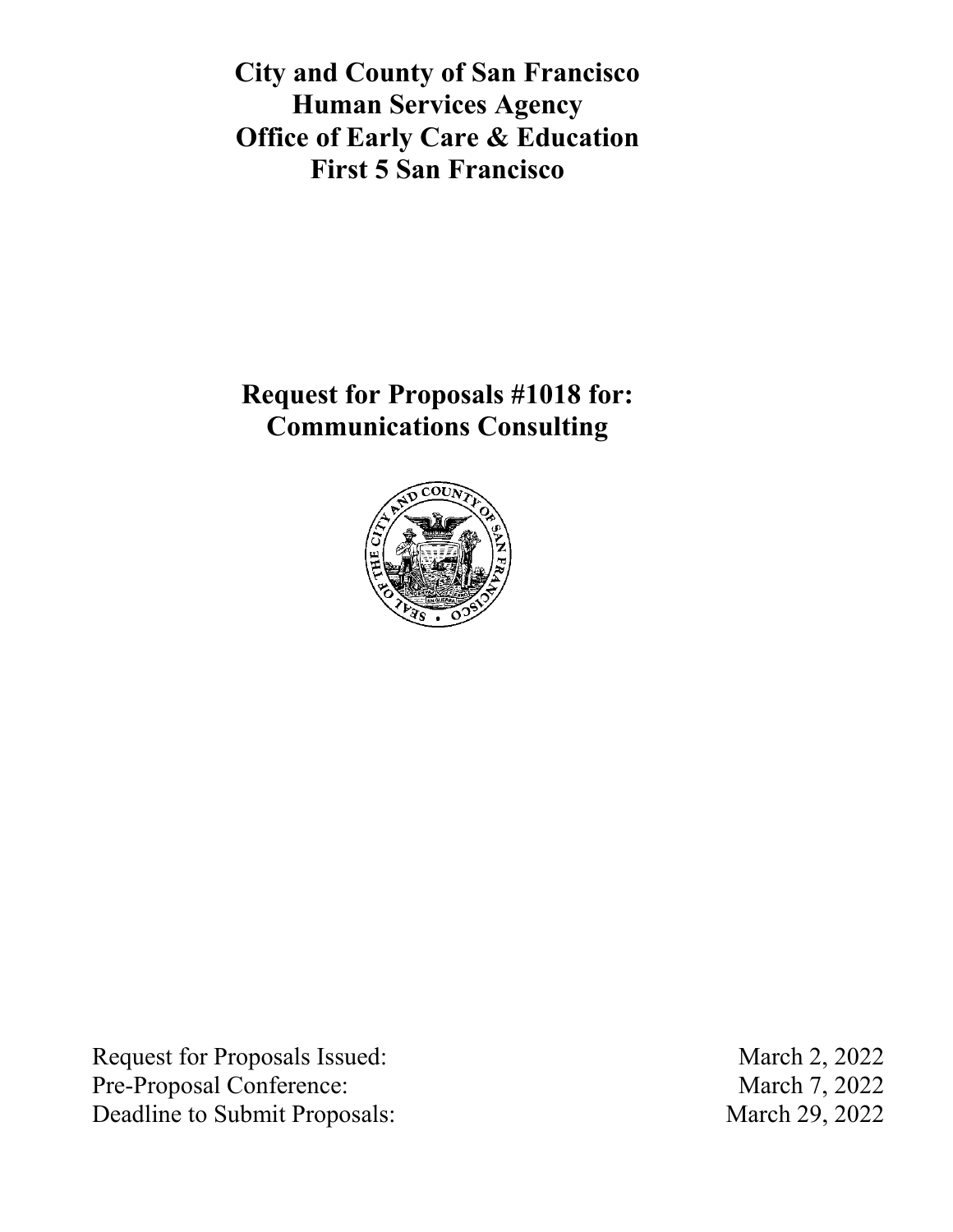#### **REMINDER TO UPDATE THE TABLE OF CONTENTS BEFORE PUBLISHING. HOVER ANYWERE OVER THE TABLE WITH YOUR MOUSE AND CLICK THE RIGHT BUTTON ON YOUR MOUSE TO BRING UP THE UPDATE MENU. – RIGHT CLICK, THEN CLICK "UPDATE FIELD", THEN CLICK "UPDATE PAGE NUMBERS ONLY".**

#### **Table of Contents**

| $\mathsf{L}$ | INTRODUCTION AND SOLICITATION SCHEDULE        | $\mathbf 1$      |
|--------------|-----------------------------------------------|------------------|
| II.          | <b>SCOPE OF WORK</b>                          | 4                |
| III.         | <b>SUBMISSION REQUIREMENTS</b>                | $\boldsymbol{6}$ |
| IV.          | PROPOSAL EVALUATION CRITERIA                  | 8                |
| V.           | PRE-PROPOSAL CONFERENCE AND AWARD             | 10               |
| VI.          | TERMS AND CONDITIONS FOR RECEIPT OF PROPOSALS | 11               |
|              | VII. CITY'S SOCIAL POLICY REQUIREMENTS        | 14               |
|              | VIII. CONTRACT REQUIREMENTS                   | 16               |
| IX.          | PROTEST PROCEDURES                            | 19               |
| Χ.           | <b>STANDARD FORMS</b>                         | 20               |
| XI.          | <b>RFP COVER PAGE</b>                         | 22               |
|              | XII. PAGE NUMBER FORM                         | 23               |
|              | XIII. BUDGET FORMS AND INSTRUCTIONS           | 25               |
|              |                                               |                  |

#### **Attachments**

Attachment 1: Agreement for Professional Services (form G-100)

Attachment 2: Budget Forms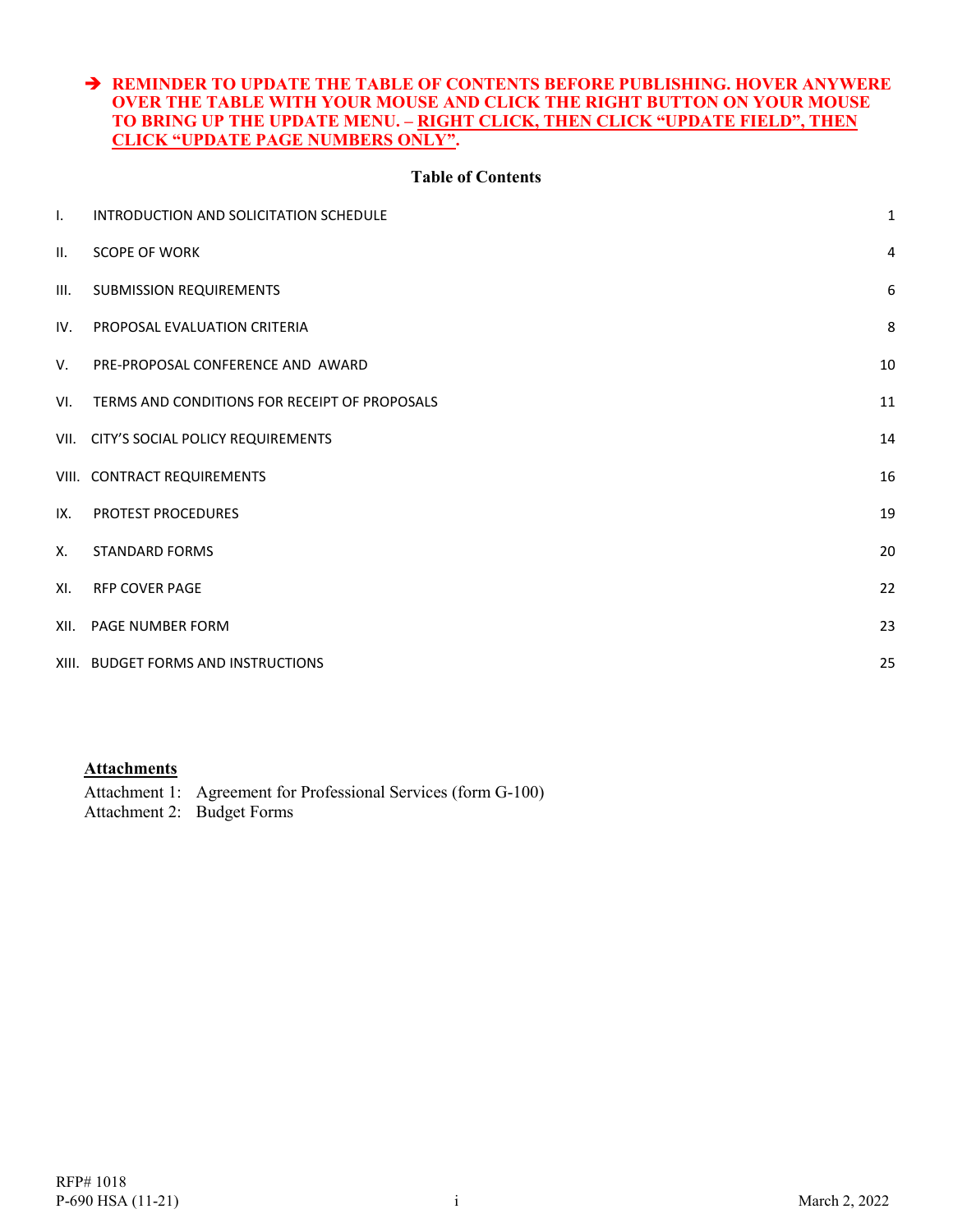## **I. INTRODUCTION AND SOLICITATION SCHEDULE**

## **A. Introduction**

### 1. **General**

<span id="page-2-0"></span>The San Francisco Human Services Agency (SF-HSA) announces its intent to seek proposals from experienced communications consulting companies interested in providing Communications Consulting services for the San Francisco Children and Families First Commission, dba First 5 San Francisco (F5SF) and the San Francisco Office of Early Care & Education (OECE) who are scheduled to unite to form the Department of Early Childhood (DEC) effective July 1, 2022.

### 2. **Background**

In November 1998, California voters passed Proposition 10, the California Children and Families Act. The proposition increased the tax on tobacco products to fund local health, family support, and early care and education programs for children prenatal to age five and their families. First 5 San Francisco is the public entity responsible for receiving and disbursing San Francisco's Proposition 10 funds. Funds intended to promote, support, and improve early childhood development, health, and parental support through coordinated resources and programs.

The Office of Early Care and Education was established under the San Francisco Human Services Agency in 2013 by the late Mayor Edwin M. Lee with the vision that every child in San Francisco from birth to age five has access to high quality and affordable early care and education. Since then, OECE has advanced that mission by building an early childhood education system that is efficient, financially stable, and sustainable. OECE funds a variety of program services that help San Francisco families access high-quality early care and education and offer early learning providers quality improvement and financial support.

San Francisco residents have supported children's rights and values a strong start for families and children Birth to 5. That is why in 2018, Mayor Breed requested the San Francisco Office of Early Care and Education (OECE) and First 5 San Francisco (First 5 SF) align to improve our City's early childhood system through jointly funded initiatives and better-coordinated structures and strategies. As a result, First 5 San Francisco (First 5) and the Office of Early Care and Education (OECE) will unite under a new Department of Early Childhood (DEC) effective July 1, 2022. This integrated department will dedicate support to the early care and education, health, and well-being of San Francisco's youngest residents, children prenatal to age five, and their families. The departments will work jointly guided by a multi-year strategic and spending plan that enables the City of San Francisco to provide a robust early learning and care foundation that uses a whole child, whole family approach to support school readiness and lifelong success.

In preparation for the launch of DEC, OECE and First 5 SF have been working with a consulting firm to develop essential communications items including visual identity, branding, key messages, and "wire-frame" website and social media. As we look to the future effectiveness of DEC, we are seeking a communications consulting firm to help us build and expand on DEC branding work done to date as well as to develop and implement more comprehensive and effective communications strategies, infrastructure, and activities to accomplish the following goals:

- 1. Enhance public engagement and active interest in our work
- 2. Create brand awareness recalling the core societal value of caring for and educating our young
- 3. Leverage/build on the successes and infrastructure of OECE and First 5 SF communications platforms as well as preliminary work done to create visual and brand identity for DEC.
- 4. Develop multifaceted and robust strategy and infrastructure to bolster direct parent/family engagement, focusing on families of color and limited English proficiency.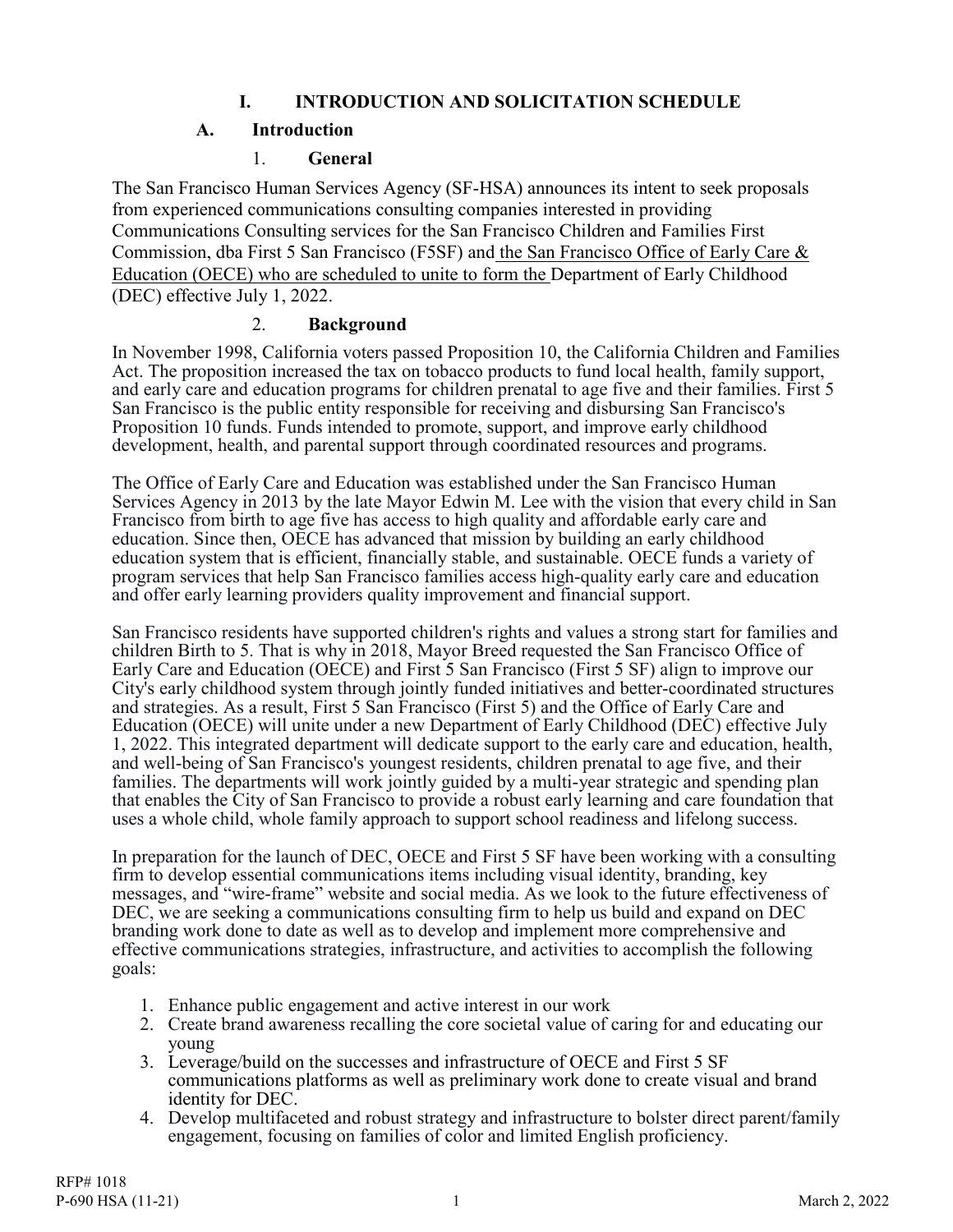## 3. **Diversity, Inclusion, and Racial Equity**

The San Francisco Human Services Agency, Office of Early Care & Education, and First 5 San Francisco are committed to a culture of inclusion. Everyone should have what they need to thrive no matter their race, age, ability, gender, sexual orientation, ethnicity, or country of origin. Our departments believe a diverse and inclusive workforce produces more creative and innovative outcomes for the organization, and ultimately, the children and families we serve.

We are committed to addressing systemic racism that produces disparate outcomes, especially for people of color and the impact of governmental services can have by advancing racial equity in all aspects of our work, ensuring access to services and providing support to our communities by ensuring their ability to succeed and thrive.

We seek partnerships with organizations and businesses that share our values in their organizational culture and program services. Our departments, via our contracted partners, can further advance efforts to address racial equity and inclusion across San Francisco.

Request for proposals respondents must clearly demonstrate how these values are exemplified in their organizational and program operations. This should include a description of the organization's plans, strategies, and activities to address racial equity and inclusion among staff and program participants, as well as internal controls that regularly reviews current practices through the lens of racial equity and inclusion to identify areas of improvement.

Additional examples of information to be provided include: the organization's mission and/or inclusion statements, non-discrimination documents, and/or other supporting documents, community outreach plans, staff training activities on racial equity, and a description of or data on the demographics of staff and program participants.

# 4. **Selection Overview**

# **Choose between Options 1 or 2. Delete the option not used.**

**Option 1 [Highest Rank – One Awardee]:** The City shall award a contract to the Proposer that meets the Minimum Qualifications of this Solicitation whose Proposal receives the highest-ranking score. Responsive Proposals will be evaluated by a panel ("Evaluation Panel") consisting of one or more parties with expertise related to goods and/or services being procured through this Solicitation. The Evaluation Panel may include staff from various City departments. Proposals will be evaluated based on the criteria outlined herein.

## **B. Anticipated Term**

Contract awarded pursuant to this Solicitation shall be non-exclusive with an original term of 2 years. The City at its sole, absolute discretion, shall have the option to extend the term for 2 additional years for a total of 4 years, subject to annual availability of funds, annual satisfactory contractor performance, and need.

## **C. Anticipated Not to Exceed Amount**

The total estimated annual funding for this RFP is not to exceed \$400,000 per year, which may increase or decrease depending on funding availability, scope of work, and need. The source of funding for these services will be exclusively local funds. Payment for all services provided in accordance with provisions under this contract shall be contingent upon the availability of funds. The City shall not guarantee any minimum amount of funding for these services.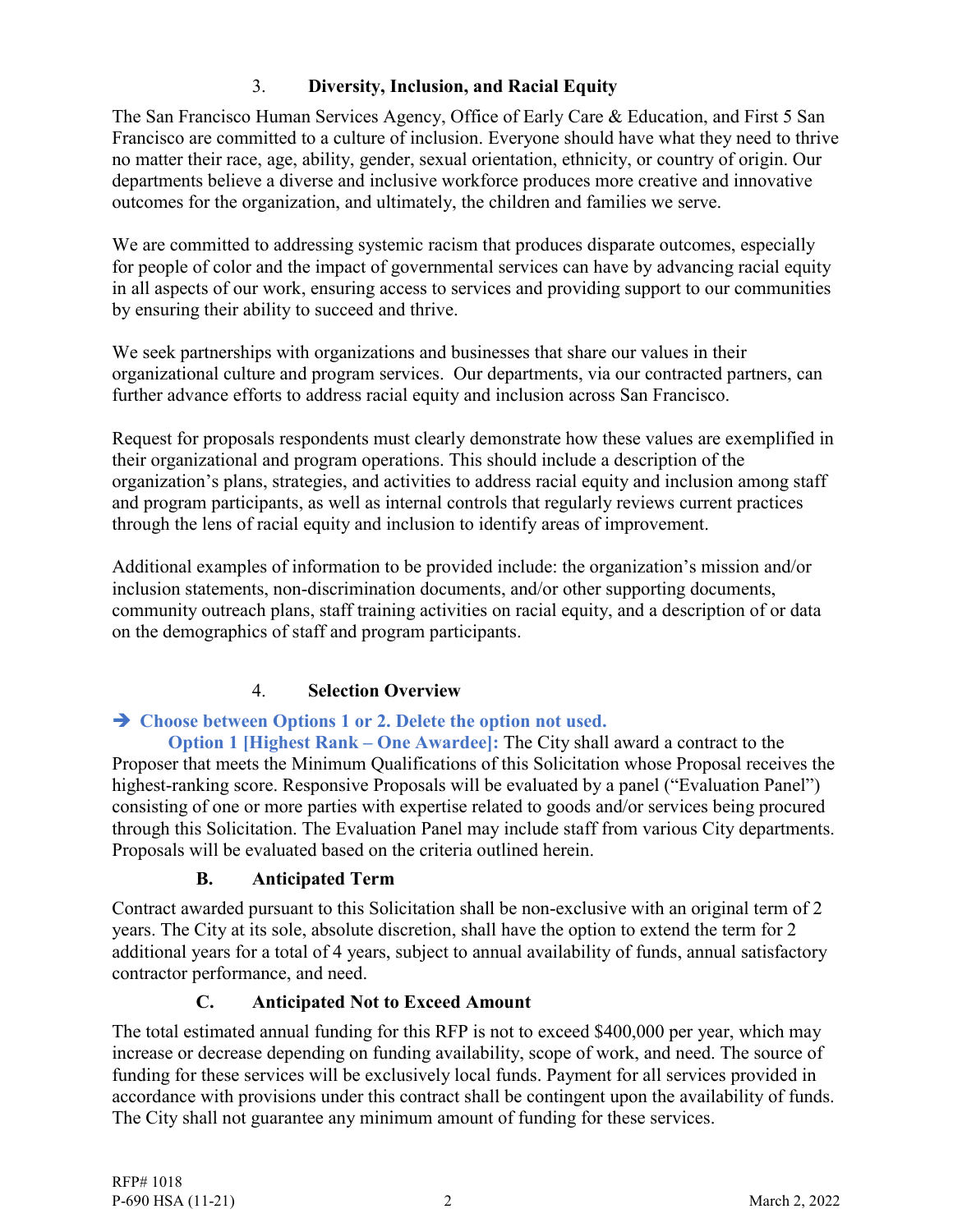## **D. Solicitation Schedule**

The anticipated schedule for this Solicitation is set forth below. These dates are tentative and subject to change.

| <b>Proposal Phase</b>                    | <b>Tentative Date</b>     |
|------------------------------------------|---------------------------|
| Request for Proposals Issued             | March 2, 2022             |
| Pre-Proposal Conference                  | March 7, 2022-1-2pm       |
| Deadline for Written Questions           | March 9, 2022- by 3:00pm  |
| Deadline to Submit Proposals             | March 29, 2022- by 3:00pm |
| <b>Tentative Evaluation of Proposals</b> | April 12, 2022            |
| Tentative Notice of Contract Award       | April 15, 2022            |

## **E. Limitation of Communications During Solicitation**

From the date this Solicitation is issued until the date the competitive process of this Solicitation is completed (either by cancelation or final Award), Proposers and their subcontractors, vendors, representatives and/or other parties under Proposer's control, shall communicate solely with the Contract Manager whose name appears in this Solicitation. Any attempt to communicate with any party other than the Contract Manager whose name appears in this Solicitation (Section VI. B.) – including any City official, representative or employee – is strictly prohibited. Failure to comply with this communications protocol may, at the sole discretion of City, result in the disqualification of the Proposer or potential Proposer from the competitive process. This protocol does not apply to communications with the City regarding business not related to this Solicitation.

| F5SF        | First 5 San Francisco            |
|-------------|----------------------------------|
| <b>OECE</b> | Office of Early Care & Education |
| <b>DEC</b>  | Department of Early Childhood    |
| <b>MQs</b>  | Minimum Qualifications           |
| City        | City & County of San Francisco   |

### **F. Definitions**

## **G. Target Population**

DEC's communications must address a variety of audiences each of which require differing approaches, messaging, and strategies. These audiences include:

- Parents and Families San Francisco children ages birth-to-five years of age and their families. This includes biological parents, caretakers, grandparents, or anyone who cares for a child between the ages of birth-to-5. While we seek to engage all parents and families with young children in San Francisco, we are especially looking to communicate with and lift up the experiences of parents and families historically impacted by institutionalized racism including Black/African American, Latino, Indigenous, and Pacific Islander families.
- Early Childhood Educators and Service Providers childcare providers, early education teachers, development and early childhood experts, program coordinators, Family Resource Center staff, direct service providers, Early Identification and Intervention specialists. Multi-lingual capacity to address other languages, including Chinese and Spanish.
- Community Partners CBOs, NGOs, Nonprofits, business communities, and public offices
- Policymakers local legislators who can impact public early childhood services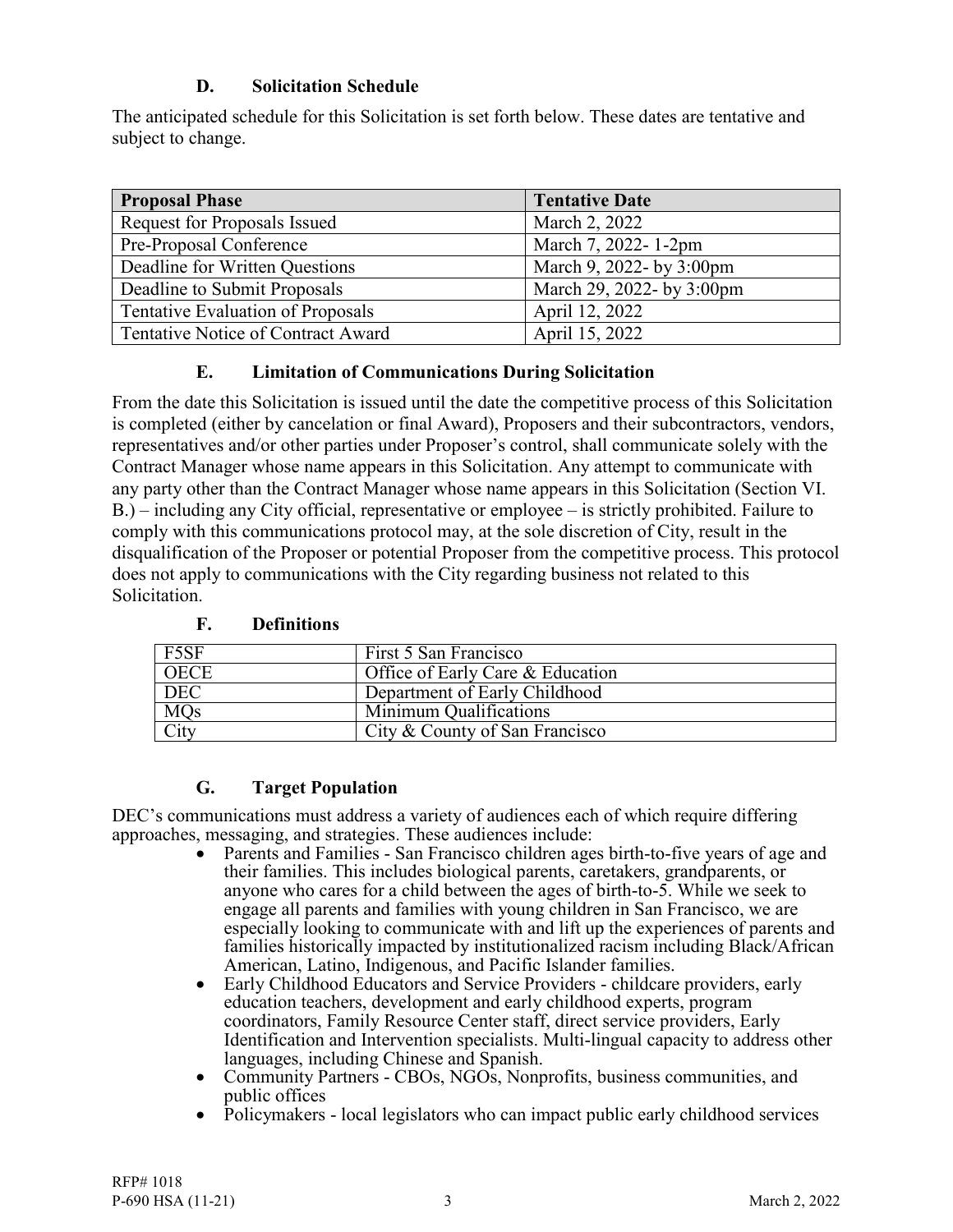## **II. SCOPE OF WORK**

<span id="page-5-0"></span>The Scope of Work is to be used as a general guide and is not intended to be a complete list of all work necessary to complete the project. Contractors should use this description when designing their proposed programs. However, contractors may suggest modifications and/or additions that will, in their estimation, make the program more feasible or effective. The description below outlines the key program elements and services the selected vendor(s) will provide.

## **A. Description of Services**

DEC is seeking a consultant to help plan and implement a robust and comprehensive communications strategy. As DEC increases its staffing over time, it anticipates the consultant plays a more direct role with the implementation during the initial phase of this project, and DEC staff members will increase their responsibilities for the communications plan implementation accordingly. Key deliverables under the contract include, but are not limited to:

- 1. Perform comprehensive assessment of existing OECE, First 5 SF, and DEC communications content and infrastructure including collaboration with former communications consulting firm as needed to create a smooth transition
- 2. Develop and implement a multi-stakeholder planning process culminating in a comprehensive plan for communications and community engagement for DEC
	- a. Convene DEC staff members and stakeholders to provide input into communications goals, priorities, key audiences, and strategies
	- b. Assess the current state of parent-facing information on early childhood development, parenting, programs, and services in San Francisco; identify gaps; and recommend solutions, especially among populations that are harder to reach through traditional means
	- c. Consider opportunities to elevate the profile of DEC's work through strategies seldom utilized in the past, such as public events, paid and earned media, cultivation of spokespeople/champions, and public/private partnerships
	- d. Develop an implementation timeline and/or phased plan for activities considering increased DEC staff capacity over time
	- e. Identify specific roles and responsibilities for staff, consultants, and other DEC stakeholders to implement the plan, including additional staffing, budget, recommended training, or other resources needed
- 3. Assist ongoing launch of DEC brand identity through electronic, print, and other media and communications and development
- 4. Support transition/unification/phase-out of current communications assets of First 5 and OECE to DEC including:
	- a. Expanding and maintaining DEC website content, consolidating and synthesizing information from existing sites as well as developing additional website content and adjusting site design and structure as needed to support DEC's key audiences, messages, and communications goals.
	- b. Addressing and aligning social media assets and channels assisting in audience transfer and growth as well as ongoing analytics and content creation.
	- c. Analyzing and aligning DEC initiatives and associated brand platforms
- 5. Increase DEC communications capacity in identified areas of need including, but not limited to:
	- a. Developing messaging and communications for dissemination across all DEC electronic platforms and print collateral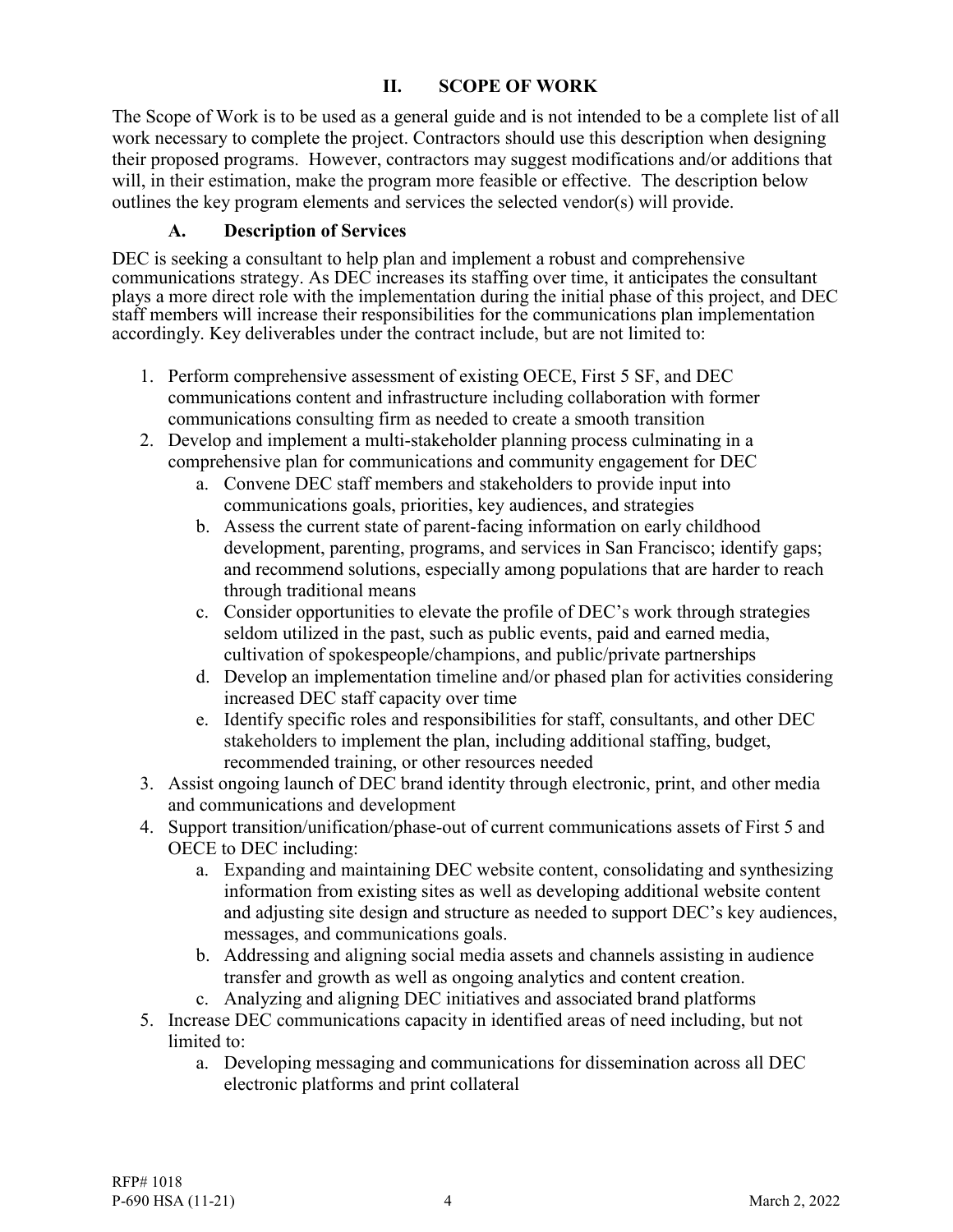- b. Media outreach and relations, such as building a media contact database (including ethnic media), organizing press conferences, and drafting press releases, op-ed pieces, and talking points
- c. Government relations, such as developing talking points, policy analyses, and fact sheets
- d. Parent engagement, such as story banking and creating feedback loops to ensure communications activities address parents' evolving information needs
- e. Supporting events via outreach, marketing, and materials development
- f. Developing and organizing internal resources such as style guide, photo library, presentation and collateral templates
- g. Organizing/segmenting outreach and engagement with key audiences through improved contact management

## **B. Objectives**

Respondents should state in measurable, quantifiable terms the service and outcome objectives they will achieve in providing these services. The major purpose of objectives is to measure quantity, quality, and impact of services.

In measuring these areas, a balance should be created between the value of the information and the time/effort required to collect the information. The objectives stated in the proposal may be incorporated as part of the program's evaluation plan. The objectives should be specified in the proposals to match the services to be provided.

### 1. **Services Objectives**

As part of the proposal, the respondent will be required to develop specific service objectives that measure the quantity and other aspects of services. The objectives should state the target quantities and match the program services as proposed.

**[Insert Service objectives]**

## 2. **Outcomes Objectives**

As part of the proposal, the respondent will be required to develop specific outcome objectives that demonstrate and measure the impact, outcomes, or results of services. Both quantitative and qualitative analysis shall be applied to measure program efficiency and effectiveness. The outcome objectives specified below will be required for each contract.

**[Insert Outcome Objectives]**

## **C. Reporting Requirements**

Contractor will be required to host regular recurring check-in meetings with Program Manager and other DEC communications staff as needed to report on progress and work collaboratively on outstanding deliverables. Check-in meetings will include biannual assessment of Scope of Work and adjustments as needed. Adhoc reporting will be required at the request of DEC and/or the City.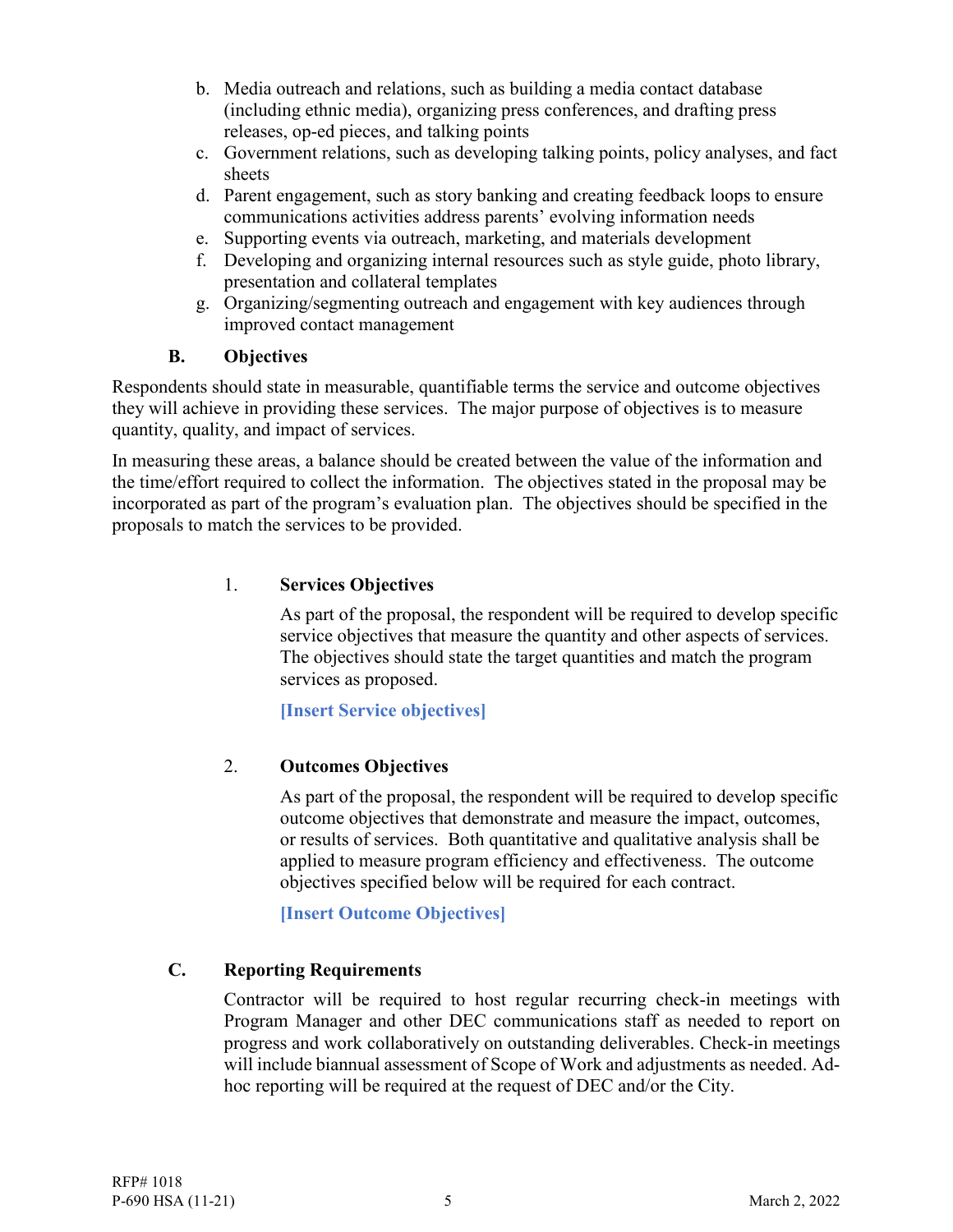## **III. SUBMISSION REQUIREMENTS**

### <span id="page-7-0"></span>**A. Time and Place for Submission of Proposals**

Proposers shall submit one (1) electronic pdf copy of the proposal to [HSARFP@sfgov.org](mailto:HSARFP@sfgov.org) and [Candace.Gray@sfgov.org.](mailto:Candace.Gray@sfgov.org) Electronic file title should include RFP number, agency name, number of files submitted i.e., 1 of 4. Proposals must be received by 3:00 p.m., on March 29, 2022. Late submissions will not be considered. Supplemental documents or revisions after the deadline will not be accepted.

### **Department staff will confirm receipt of all Respondent submissions within one (1) working day after the deadline for receipt noted above.**

### **B. Format**

Proposals must be created using a word processing software (e.g., Microsoft Word, Corel WordPerfect, LibreOffice, FocusWriter, etc.), text should be unjustified (i.e., with a ragged-right margin) using a 12-point serif font (e.g.-Times New Roman, and not Arial), and page margins should be at least 1" on all sides (excluding headers and footers).

## **C. Content**

Organizations interested in responding to this RFP must submit the following information, in the order specified below. All proposals for funding must be developed using the format below. This is necessary so that all proposals can receive fair and equal evaluation. Proposals not following the required format will not be considered for funding. Information must be at a level of detail that enables effective evaluation and comparison between proposals by the Proposal Evaluation Panel. The Respondent must ensure that the proposal addresses the Selection Criteria.

## **1. Table of Contents**

Each proposal package should contain a complete table of contents showing page numbers. All pages in the package must be numbered consecutively, and major sections must be indexed.

## **2. RFP Cover Page – (use form provided in Section XI)**

Submit the cover page signed by a person authorized to obligate the organization to perform the commitments contained in the proposal. Submission of this document will constitute a representation by the organization that the organization is willing and able to perform the commitments contained in the proposal.

### **3. Minimum Qualifications – up to 3 pages**

All agencies submitting proposals for funding must provide a *Minimum Qualifications Narrative* describing in detail how the proposing agency meets each of the Minimum Qualifications. Any proposals failing to demonstrate these qualifications will be considered non-responsive and will not be eligible for proposal review or award of contract. (Refer to section IV, Item A)

### **4. Contracts (both public and private) – up to 2 pages**

Agencies should submit a statement listing relevant contracts with a description of the services which have been completed during the last three (3) years. The statement must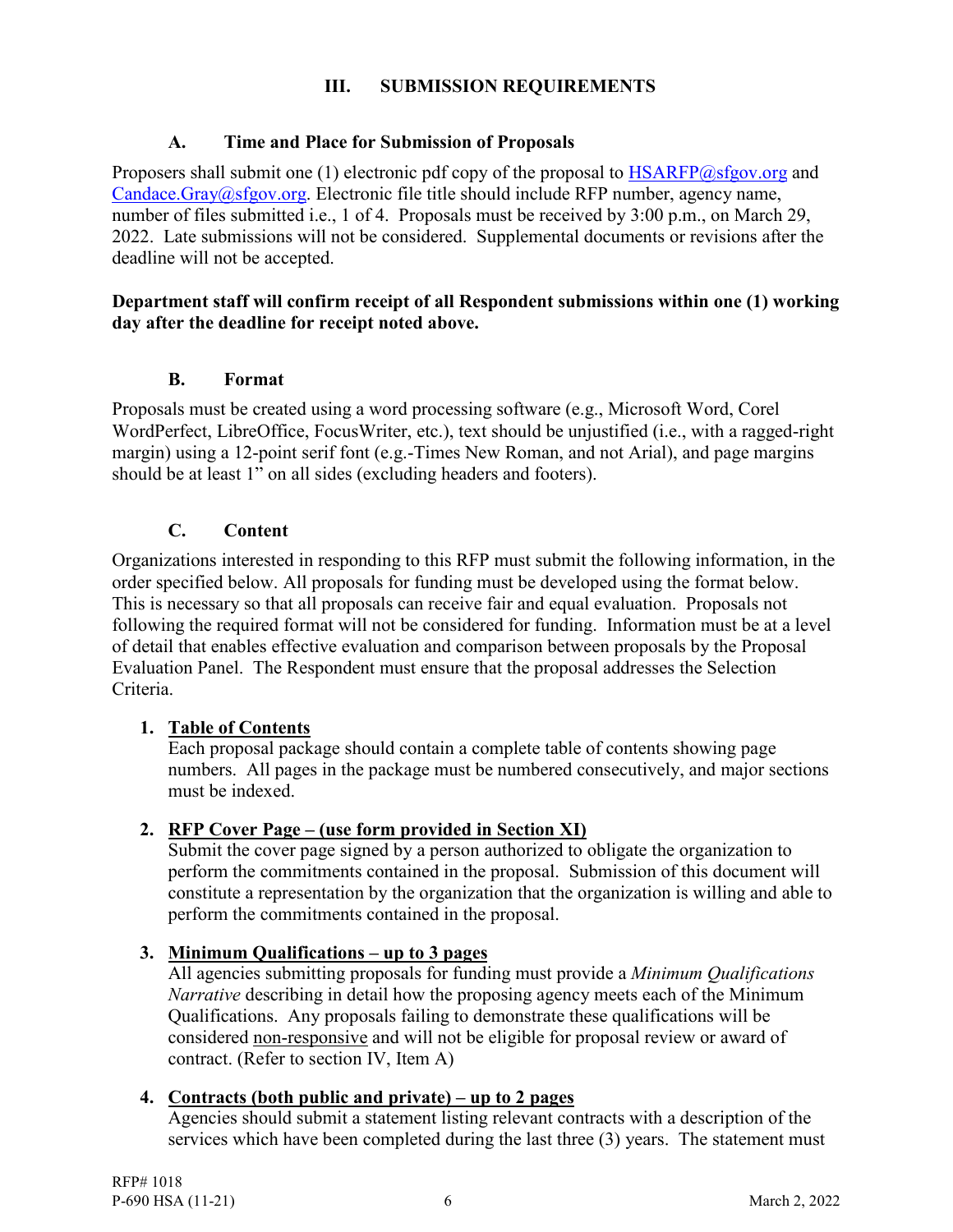also list any failure or refusal to complete a contract, including details and dates. Include any unresolved and/or outstanding findings from any program or fiscal/compliance visits done by the City. If no outstanding issues, provide a statement that your agency is in full compliance with program and fiscal monitoring. Provide disclosure of any litigation including Respondent, subcontracts, or any principal officers thereof in connection with any contract or grant.

### **5. Program Approach – up to 10 pages**

Description of your agency's specific program approach to deliver the services proposed in this RFP. In addition, please address the following:

- a) Description of your agency's specific program approach to deliver the service components proposed and how this program approach or service model will appropriately address the needs of the target populations in this RFP (be sure to address all applicable items listed in Target Population, Scope of Work, and Service and Outcome Objectives).
- b) Identify your agency's proposed approach for racially, culturally, and linguistically relevant and equitable engagement with the listed Target Populations. Be specific about your agency's plans to engage with and produce materials for monolingual Chinese- and Spanish-speakers.
- c) Identify any subcontractors and describe their responsibilities in the delivery of services.
- d) List and explain the specific service and outcome objectives to be accomplished and how they will be measured. Describe methods for data collection, documentation, and reporting on service and outcome objectives.
- e) Describe the proposed model for clients to offer input regarding program design, service delivery and program operations.

### **6. Organizational Capacity – up to 5 pages (not including resumes/job descriptions)**

Description of your agency's ability to deliver the services proposed in this RFP. In addition, please address the following:

- a) Staffing Plan Describe organizational structure and staffing patterns needed to provide the proposed services including program supervision and management. Attach job descriptions and resume of key program staff and clearly identify which staff position they occupy and provide written assurance that the key individuals listed and identified will be performing the work and will not be substituted with other personnel or reassigned to another project without the City's prior approval. Clearly identify whether services will be performed by existing staff or by proposed staff.
- b) Description of agency experience and staff skills related to working with the identified target population and program design. Be specific about staff experience engaging with monolingual Chinese- and Spanish- speakers as well as with the Black, Latino, Indigenous, and Pacific Islander communities.
- c) Description of staff training plans to ensure services are provided in an efficient manner and service and outcome objectives are being achieved.
- d) Letters of reference (minimum of two required). Letters must be on agency letterhead and include, at minimum, the name, title, telephone number and e-mail address of the individual providing the reference. References from HSA, OECE, or F5SF staff and/or clients of these services are not permitted.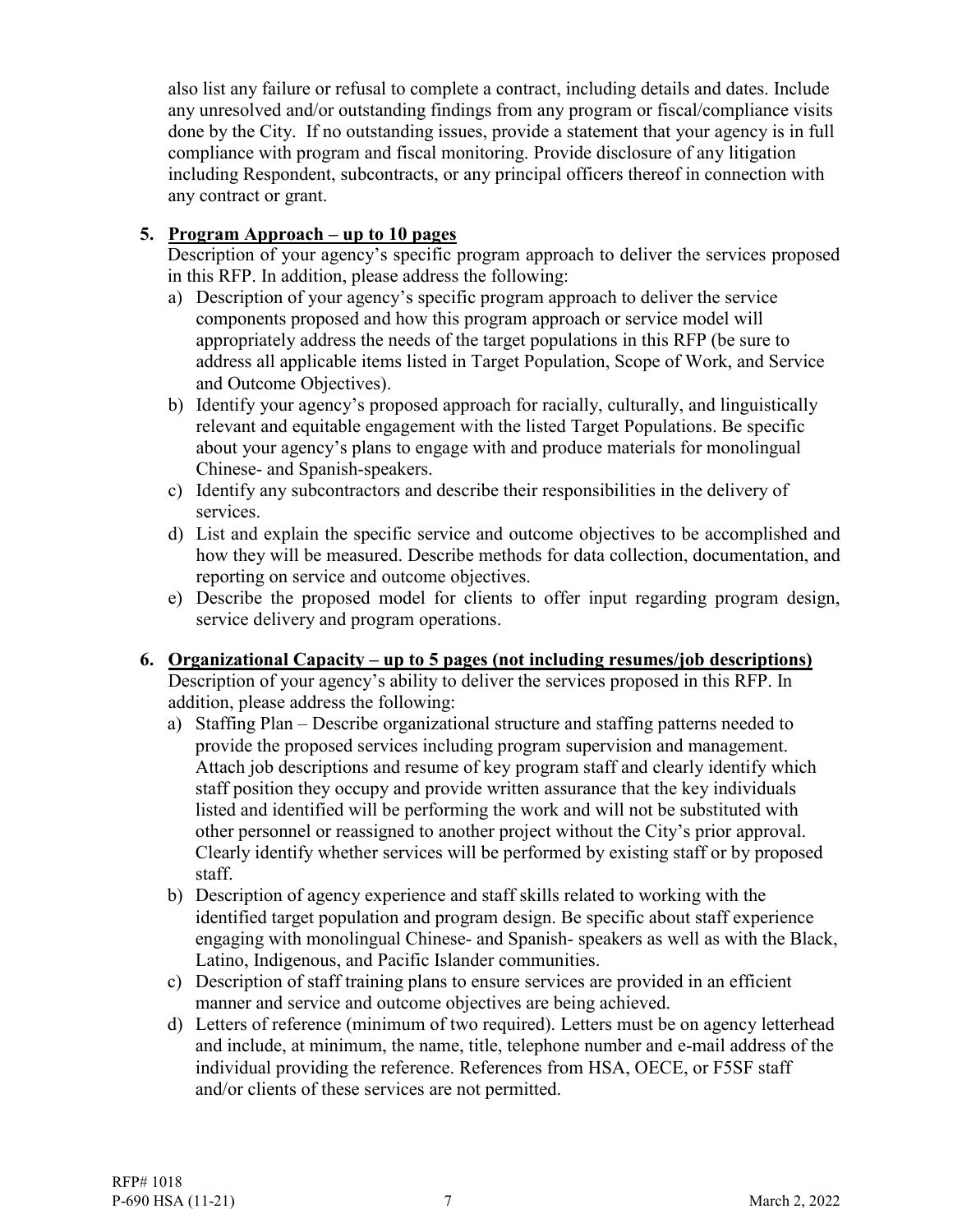### **7. Fiscal Capacity (Budget) – up to 4 pages (excluding justification, cost allocation plan and audited financial statement)**

Please refer to the instructions outlined in Section XIII and use only HSA approved budget forms. Provide Cost Allocation Plan and current audited financial statements. HSA, First 5 San Francisco, and the San Francisco Office of Early Care & Education intends to award this contract to respondents that it considers will provide the best overall program services at a reasonable pricing structure. HSA, First 5 San Francisco and the San Francisco Office of Early Care & Education reserves the right to accept other than the lowest priced offer and to reject any proposals that are not responsive to this request.

Using the budget forms, please provide the direct expenses for all proposed costs to be supported through this contract. Respondents must also provide a budget narrative that clearly explains the basis for each expense listed on the budget forms.

Discuss planned leveraging of other resources (i.e., fund raising, in-kind contributions, etc.), if any, to support the program approach proposed. Identify external resources committed to this program, including in-kind resources designated solely for this program. Assign a dollar value for all external resources.

## <span id="page-9-0"></span>**8. Completed Page Number Form (refer to Section XII)**

# **IV. PROPOSAL EVALUATION CRITERIA**

## **A. Minimum Qualifications (MQs) (Pass/Fail)**

Each Proposal will be reviewed for initial determination on whether Proposer meets the MQs referenced in this section. **This screening is a pass or fail determination and a Proposal that fails to meet the Minimum Qualifications will not be eligible for further consideration in the evaluation process**.

| MO#             | <b>Description</b>                                                               |  |
|-----------------|----------------------------------------------------------------------------------|--|
| MQ1             | Proposer has a minimum of 5 years of experience providing Communications         |  |
|                 | Consulting or similar services to the target population as described in the RFP. |  |
| MQ <sub>2</sub> | Must be willing and able to comply with the City contracting requirements set    |  |
|                 | forth in Section VIII of this RFP.                                               |  |
| MQ3             | Current certified vendor or the ability to become a certified vendor with the    |  |
|                 | City and County of San Francisco within ten (10) days of notice of award.        |  |
| MQ4             | Proposer has demonstrated experience developing communications strategy,         |  |
|                 | infrastructure, and campaigns with a Racial Equity focus.                        |  |
| MQ <sub>5</sub> | Proposer has demonstrated experience developing multilingual                     |  |
|                 | communications and engaging audiences with limited English proficiency.          |  |

Proposals should clearly demonstrate that the qualifications are met. Insufficient or incomplete information may result in a proposal being considered non-responsive and may not be eligible for award of the contract.

Please note: Agencies submitting proposals that have previously been contracted by the City and County of San Francisco and/ or Federal agencies to provide goods and/or services must successfully demonstrate compliance with performance/monitoring requirements specified in previous grants/contracts (corrective actions) in order to be considered responsive to this RFP.

**Documented failure to correct performance/monitoring deficiencies identified in past City and County grants/contracts may result in Agency disqualification to participate in this**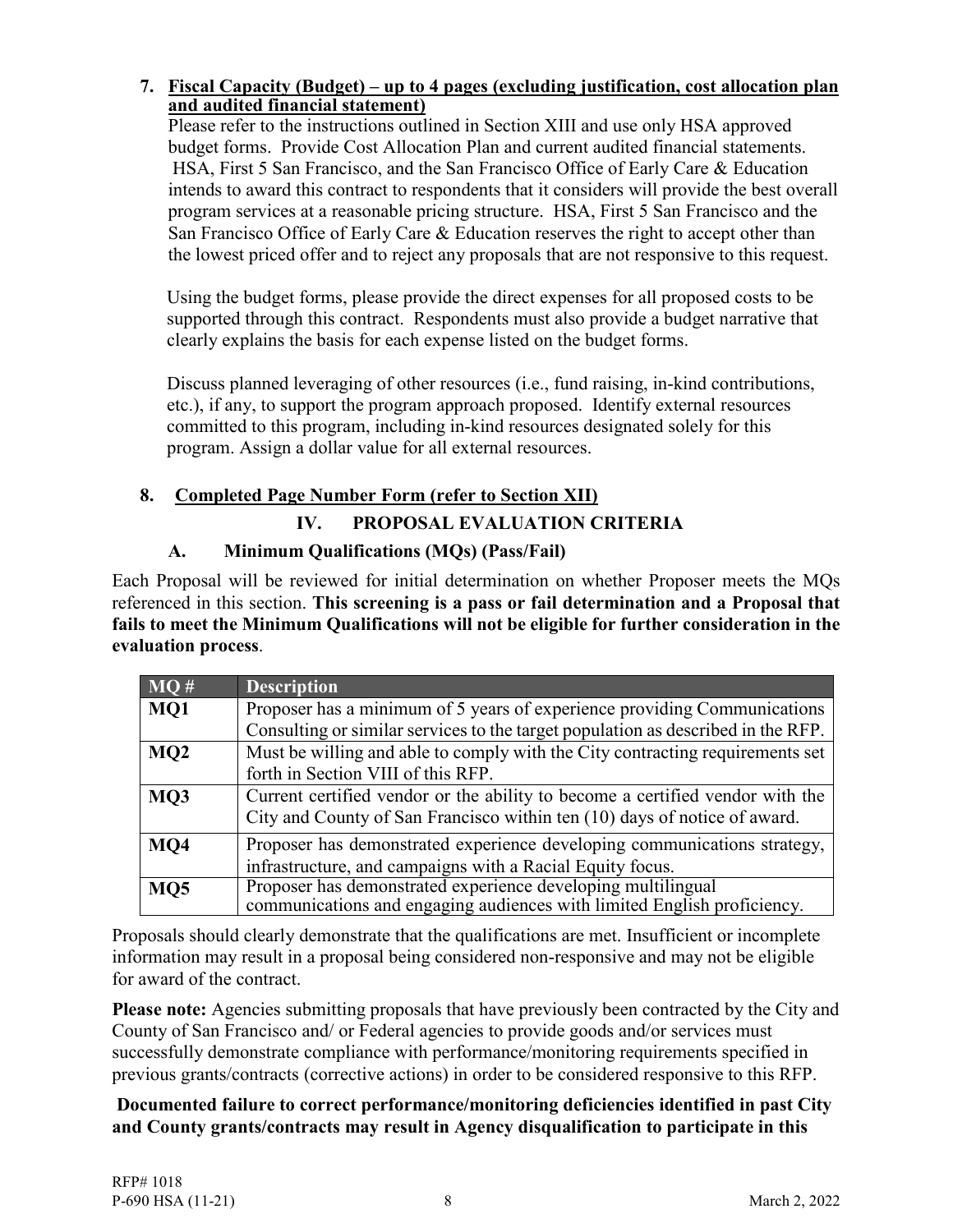**RFP**. A letter self-verifying compliance is acceptable.

## **B. Selection Criteria**

The proposals will be evaluated by a selection committee comprised of parties with expertise in the service areas identified in this RFP. The City intends to evaluate the proposals generally in accordance with the criteria itemized below.

## *Total Possible Points: 100*

## Program Approach (45 points)

- 1) Does the respondent clearly describe the agency's specific program approach to deliver the service components proposed and how this program approach or service model will appropriately address the needs of the target populations in this RFP including Target Population, Scope of Work, and Service and Outcome Objectives? (15 points)
- 2) Does the respondent clearly demonstrate a commitment to Racial Equity both within their organizational operations and their previous work processes and products? (15 points)
- 3) Does the respondent describe specific service and outcome objectives to be accomplished and how they will be measured? Does the respondent include an explanation of methods for data collection, documentation, and reporting on service and outcome objectives? (10 points)
- 4) Does the proposed model include methods for clients to offer input regarding program design, service delivery and program operations? (5 points)

## Organizational Capacity (30 points)

- 1) Does the respondent demonstrate the management/supervisorial infrastructure, and administrative/financial capacity to deliver the proposed services? (10 points)
- 2) Based on job descriptions and qualifications, does the staff have the necessary skill, training, and experience to successfully provide the services to these clients and community? Is the program sufficiently staffed? Demonstrate expertise of the organization necessary to complete the tasks, including quality of recently completed projects that meet the requirements and adhere to schedules. Demonstrate appropriate experience, professional qualifications and education of staff assigned to the project, a realistic description of the tasks to be performed by each staff person, reasonable workload and work schedule, staff availability, and accessibility. (10 points)
- 3) Does the agency have experience and a history of successfully providing these services, and serving this population and community? Respondent has a well-established history of competently providing services and programming for the target populations identified in the respondent's proposal. Respondent has experience in successfully providing the type of programming and/or services describe in the RFP or experience and demonstrated ability to implement new programming and/or services. Respondent has a plan for location and hours of programming and/or service. Respondent satisfactorily completes a Site Chart. (10 points)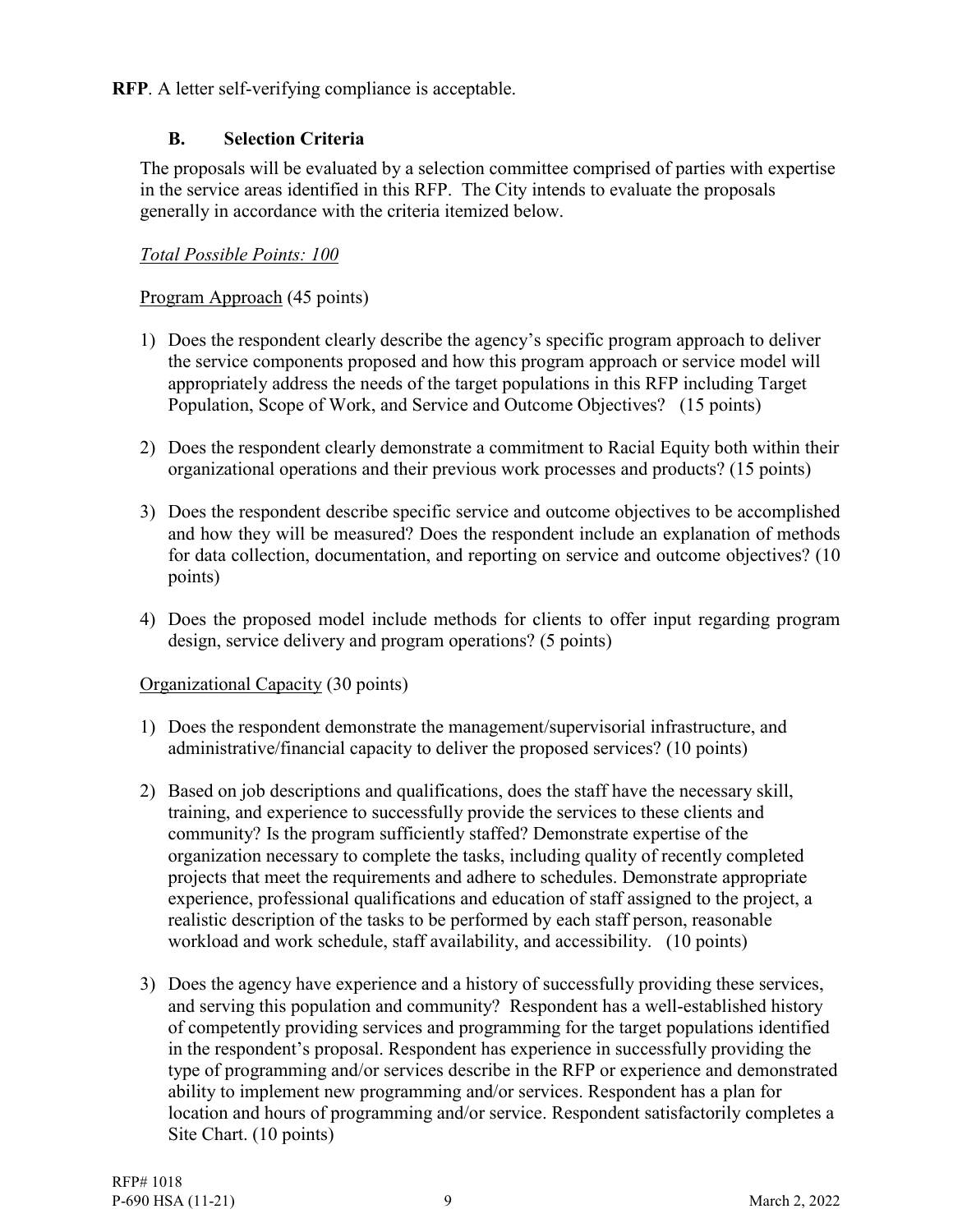## Fiscal Capacity (25 points)

- 1) The budget reflects sound, adequate allocation of resources, matching the program components including staffing costs, operating costs and capital costs (as appropriate). Is the budget accurate and easy to understand? (10 points)
- 2) Are the overall costs reasonable, and competitive with other proposals? Are specific costs reasonable, justified, and competitive? Does the cost allocation support the services as proposed? (10 points)
- 3) Respondent's ability to leverage other resources for this program, either from in-kind, and/or external resources. The proposal reflects the effective use of organizational resources/external resources, including leveraged funds, designated exclusively for this program. (5 points)

## <span id="page-11-0"></span>**V. PRE-PROPOSAL CONFERENCE AND CONTRACT AWARD**

## **A. Pre-Proposal Conference**

Proposers are encouraged to attend a Pre-Proposal Conference for **Request for Proposal (RFP) #1018**- **Communications Consulting** scheduled to be held on **Wednesday, March 7, 2022 at 1:00pm** via teleconference**.** Proposers must submit written questions by **March 9, 2022 by 3:00pm**. See bid posting for detailed information on how to join the teleconference.

All questions will be addressed at this conference and any available new information will be provided at that time. If you have further questions regarding the RFP, please contact the individual designated in Section VI.B.

## **B. Contract Award**

The Human Services Agency, Office of Early Care & Education, and First 5 San Francisco will select a proposer with whom Agency staff shall commence contract negotiations. The selected proposal will be part of the final contract and will be used as a starting point for contract negotiations.

The acceptance and/or selection of any Proposal(s) shall not imply acceptance by the City of all terms of the Proposal(s), which may be subject to further negotiations and approvals before the City may be legally bound thereby. If a satisfactory contract cannot be negotiated in a reasonable time HSA, OECE, & F5SF in its sole discretion, may terminate negotiations with the highest ranked proposer and begin contract negotiations with the next highest ranked proposer.

# **C. Written Questions and Requests for Clarification**

Proposers are encouraged to submit written questions before the due date stated in Section I.D. to the individual designated in Section VI.B. All questions will be addressed, and any available new information will be provided in writing via email to proposers. All written questions must be submitted on or prior to March 9, 2022 by 3:00pm.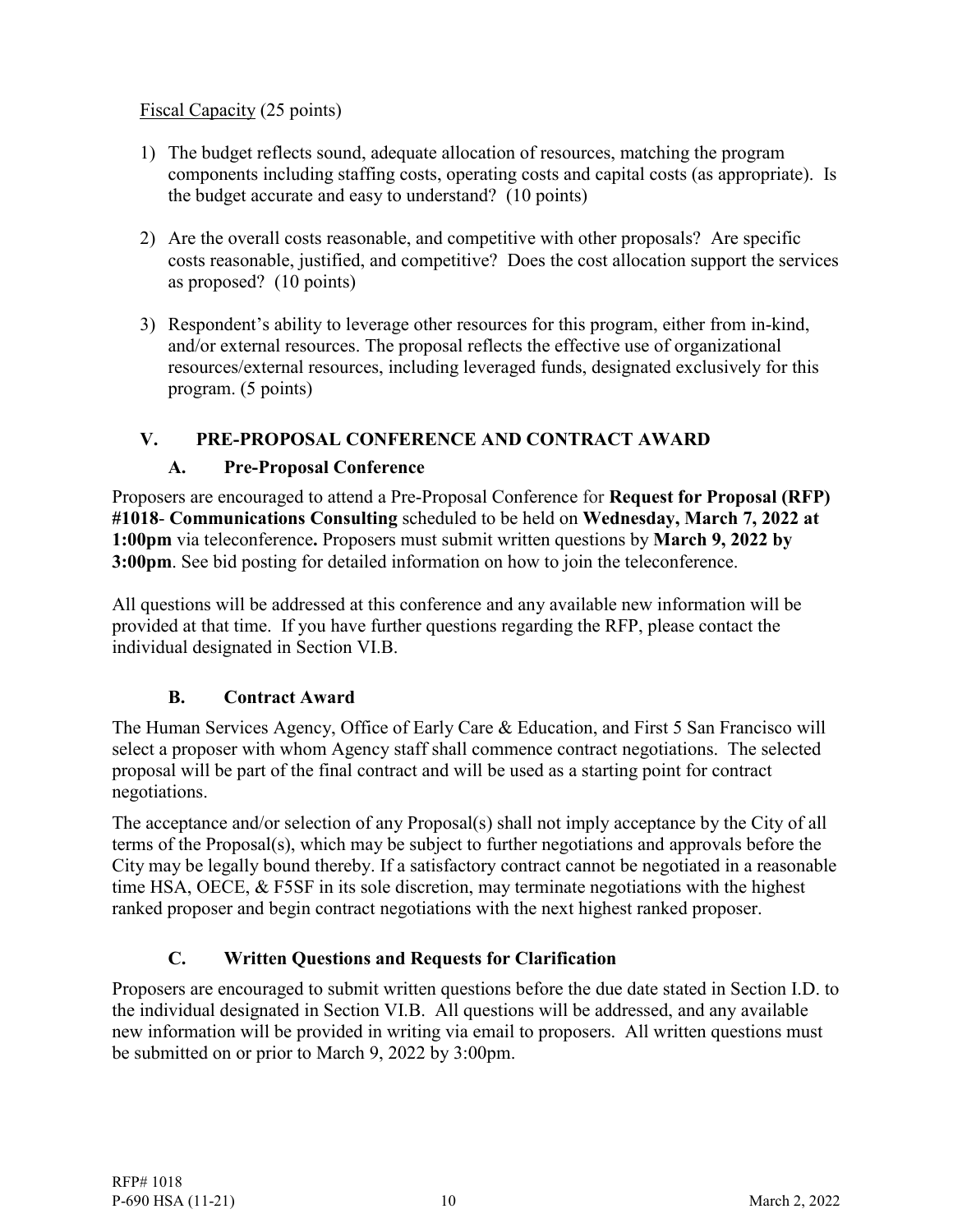## **VI. TERMS AND CONDITIONS FOR RECEIPT OF PROPOSALS**

## **A. Solicitation Errors and Omissions**

<span id="page-12-0"></span>Proposers are responsible for reviewing all portions of this Solicitation. Proposers are to promptly notify the Department, in writing, if the Proposer discovers any ambiguity, discrepancy, omission, or other error in the Solicitation. Any such notification should be directed to the Department promptly after discovery, but in no event later than five working days prior to the date for receipt of proposals. Modifications and clarifications will be made by Addenda as provided below.

# **B. Inquiries Regarding RFP**

Inquiries regarding the RFP and all oral notifications of intent to request written modification or clarification of the RFP, must be submitted via email and directed to:

Contract Manager, Michael DeLeon Office of Early Care & Education [Michael.DeLeon@sfgov.org](mailto:Michael.DeLeon@sfgov.org)

# **C. Objections to Solicitation Terms**

Should a Proposer object on any ground to any provision or legal requirement set forth in this Solicitation, the Proposer must, not more than ten calendar days after the RFP is issued, provide written notice to the Department setting forth with specificity the grounds for the objection. The failure of a Proposer to object in the manner set forth in this paragraph shall constitute a complete and irrevocable waiver of any such objection.

# **D. Solicitation Addenda**

The City may modify this Solicitation, prior to the Proposal due date, by issuing an Addendum to the Solicitation, which will be posted on the San Francisco Supplier Portal. **The Proposer shall be responsible for ensuring that its Proposal reflects any and all Solicitation Addenda issued by the City prior to the Proposal due date regardless of when the Proposal is submitted**. Therefore, the City recommends that the Proposer consult the website frequently, including shortly before the Proposal due date, to determine if the Proposer has downloaded all Solicitation Addenda. It is the responsibility of the Proposer to check for any Addenda, Questions and Answers documents, and updates, which may be posted to the subject Solicitation.

### **THE SUBMITTAL OF A RESPONSE TO THIS SOLICITATION SHALL EXPLICITLY STIPULATE ACCEPTANCE BY THE PROPOSERS OF THE TERMS FOUND IN THIS SOLICITATION, ANY AND ALL ADDENDA ISSUED TO THIS SOLICITATION, AND THE PROPOSED CONTRACT TERMS.**

# **E. Proposal Term**

Submission of a Proposal signifies that the proposed services and prices are valid for 180 calendar days from the Proposal due date and that the quoted prices are genuine and not the result of collusion or any other anti-competitive activity. At Proposer's election, the Proposal may remain valid beyond the 180-day period in the circumstance of extended negotiations.

## **F. Revision to Proposal**

A Proposer may revise a Proposal on the Proposer's own initiative at any time **before the deadline** for submission of Proposals. The Proposer must submit the revised Proposal in the same manner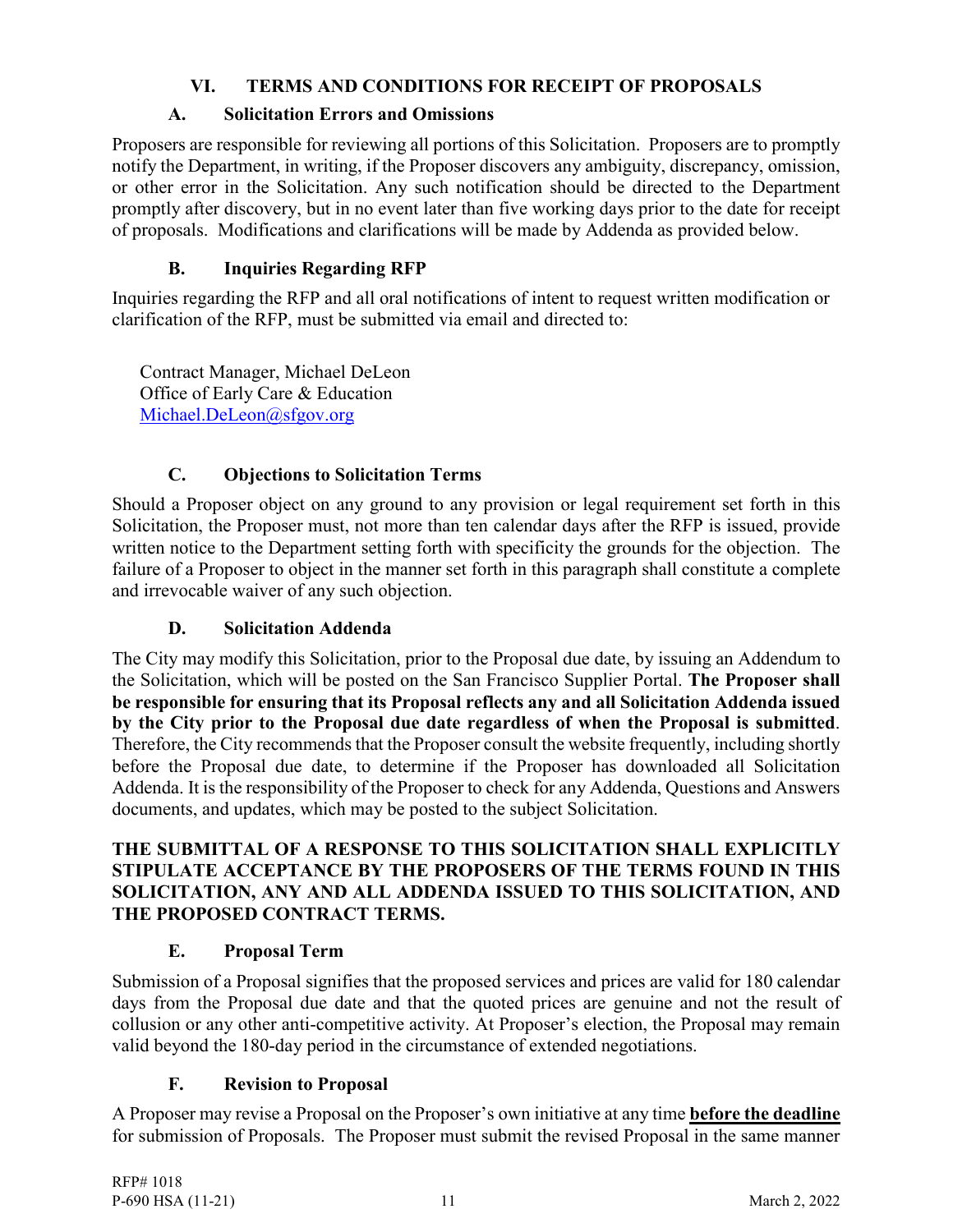as the original. A revised Proposal must be received on or before, but no later than the Proposal due date and time. In no case will a statement of intent to submit a revised Proposal, or commencement of a revision process, extend the Proposal deadline for any Proposer. At any time during the Proposal evaluation process, the Department may require a Proposer to provide oral or written clarification of its Proposal. The Department reserves the right to make an award without further clarifications of Proposals received.

# **G. Proposal Errors and Omissions**

Failure by the Department to object to an error, omission, or deviation in the Proposal will in no way modify the Solicitation or excuse the Proposer from full compliance with the specifications of this Solicitation or any contract awarded pursuant to this Solicitation.

# **H. Financial Responsibility**

The City accepts no financial responsibility for any costs incurred by a Proposer in responding to this Solicitation. Proposers acknowledge and agree that their submissions in response to this Solicitation will become the property of the City and may be used by the City in any way deemed appropriate.

## **I. Public Disclosure**

All documents under this solicitation process are subject to public disclosure per the California Public Records Act (California Government Code Section §6250 et. Seq) and the San Francisco Sunshine Ordinance (San Francisco Administrative Code Chapter 67). Contracts, Proposals, responses, and all other records of communications between the City and Proposers shall be open to inspection immediately after a contract has been awarded. Nothing in this Administrative Code provision requires the disclosure of a private person's or organization's net worth or other proprietary financial data submitted for qualification for a contract or other benefit until and unless that person or organization is awarded the contract or benefit.

If the City receives a Public Records Request ("Request") pertaining to this solicitation, City will use its best efforts to notify the affected Proposer(s) of the Request and to provide the Proposer with a description of the material that the City deems responsive and the due date for disclosure ("Response Date"). If the Proposer asserts that some or all of the material requested contains or reveals valuable trade secret or other information belonging to the Proposer that is exempt from disclosure and directs the City in writing to withhold such material from production ("Withholding Directive"), then the City will comply with the Withholding Directive on the condition that the Proposer seeks judicial relief on or before the Response Date. Should Proposer fail to seek judicial relief on or before the Response Date, the City shall proceed with the disclosure of responsive documents.

# **J. Proposer's Obligations under the Campaign Reform Ordinance**

If a contract awarded pursuant to this Solicitation has (A) a value of \$100,000 or more in a fiscal year and (B) requires the approval of an elected City official, Proposers are hereby advised:

- 1. Submission of a Proposal in response to this Solicitation may subject the Proposers to restrictions under Campaign and Governmental Conduct Code Section 1.126, which prohibits City contractors, Proposers, and their affiliates from making political contributions to certain City elective officers and candidates; and
- 2. Before submitting a Proposal in response to this Solicitation, Proposers are required to notify their affiliates and subcontractors listed in the awarded contract or Proposal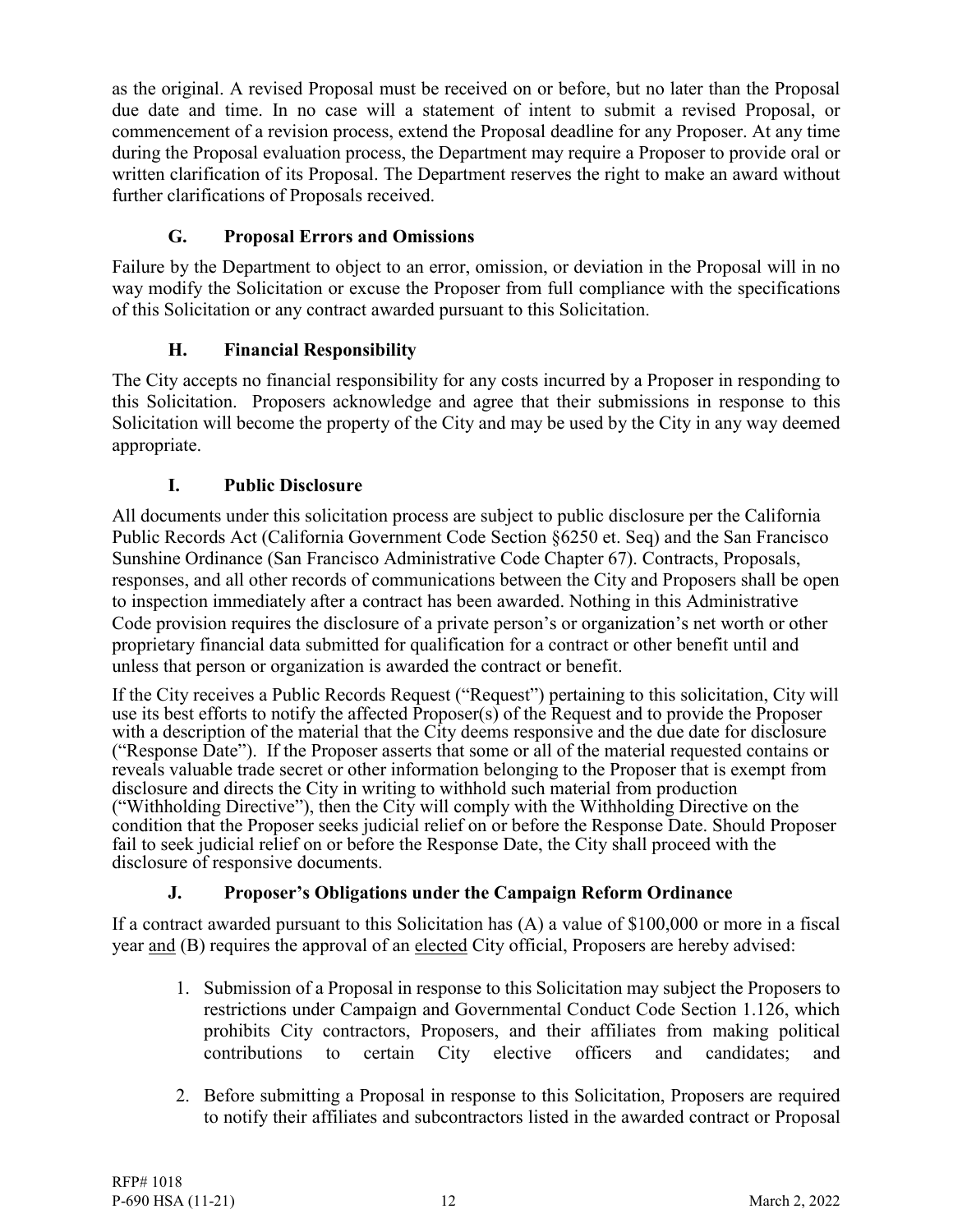of the political contribution restrictions set forth in Campaign and Governmental Conduct Code section 1.126.

This restriction applies to the party seeking the contract, the party's board of directors, chairperson, chief executive officer, chief financial officer, chief operating officer, any person with an ownership interest greater than ten percent, and any political committees controlled or sponsored by the party, as well as any subcontractors listed in the awarded contract or Proposal. The law both prohibits the donor from giving contributions and prohibits the elected official from soliciting or accepting them.

The people and entities listed in the preceding paragraph may not make a campaign contribution to the elected official at any time from the submission of a Proposal for a contract until either: (1) negotiations are terminated, and no contract is awarded; or (2) twelve months have elapsed since the award of the contract.

A violation of Section 1.126 may result in criminal, civil, or administrative penalties. For further information, Proposers should contact the San Francisco Ethics Commission at [\(415\) 252-3100](tel:(415)%20252-3100) or go to [https://sfethics.org/compliance/city-officers/city-contracts/city-departments/notifying](https://sfethics.org/compliance/city-officers/city-contracts/city-departments/notifying-bidders-and-potential-bidders)[bidders-and-potential-bidders.](https://sfethics.org/compliance/city-officers/city-contracts/city-departments/notifying-bidders-and-potential-bidders)

## **K. Reservations of Rights by the City**

The issuance of this Solicitation does not constitute a guarantee by the City that a contract will be awarded or executed by the City. The City expressly reserves the right at any time to:

1. Waive or correct any defect or informality in any response, Proposal, or Proposal procedure;

- 2. Reject any or all Proposals;
- 3. Reissue the Solicitation;

4. Prior to submission deadline for Proposals, modify all or any portion of the selection procedures, including deadlines for accepting responses, the specifications or requirements for any materials, equipment or services to be provided under this Solicitation, or the requirements for contents or format of the Proposals;

5. Procure any materials, equipment or services specified in this Solicitation by any other means; or

6. Determine that the subject goods or services are no longer necessary.

## **L. No Waiver**

No waiver by the City of any provision of this Solicitation shall be implied from the City's failure to recognize or take action on account of a Proposer's failure to comply with this Solicitation.

## **M. Local Business Enterprise Goals and Outreach**

Due to county, federal and state funding for these services, LBE bid discounts will not be used in this RFP.

## **OR**

Per Section 14B.2 of the Admin Code, Chapter 14B requirements do not apply to grants, whether funded by the City or by Federal or State grant funds, to a nonprofit entity to provide services to the community.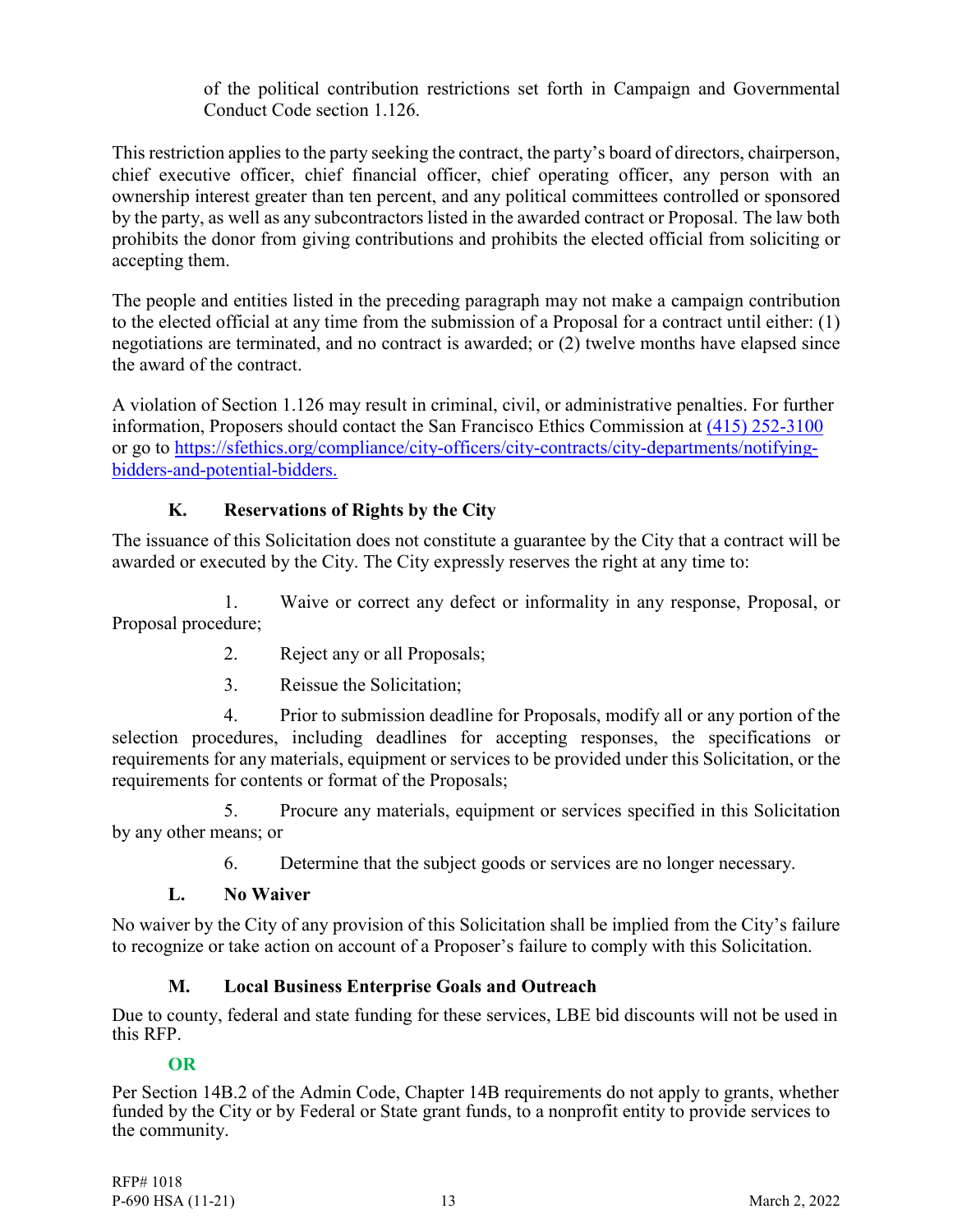### **N. Other**

1. The City may make such investigation, as it deems necessary, prior to the award of this contract to determine the conditions under which the goods are to be delivered or the work is to be performed. Factors considered by the City shall include, but not be limited to:

a. Any condition set forth in this Solicitation;

b. Adequacy of Proposer's plant facilities and/or equipment, location and personnel location to properly perform all services called for under the Purchase Order; and

c. Delivery time(s).

2. City reserves the right to inspect an awarded Proposer's place of business prior to award of and/or at any time during the contract term (or any extension thereof) to aid City in determining an awarded Proposer's capabilities and qualifications.

3. Failure to timely execute a contract, or to furnish any and all insurance certificates and policy endorsements, surety bonds or other materials required in the contract, shall be deemed an abandonment of a contract offer. The City, in its sole discretion, may select another Proposer and may proceed against the original selectee for damages.

4. City reserves the right to reject any Proposal on which the information submitted by Proposer fails to satisfy City and/or if Proposer is unable to supply the information and documentation required by this Solicitation within the period of time requested.

5. Any false statements made by a Proposer or any related communication/clarification may result in the disqualification of its Proposal from receiving further evaluation and a contract award.

## **VII. CITY'S SOCIAL POLICY REQUIREMENTS**

<span id="page-15-0"></span>The San Francisco Municipal Code establishes requirements for people seeking to do business with the City ("Social Policy Requirements"). The Social Policy Requirements set forth below are NOT intended to be a complete list of all Social Policy Requirements applicable to this Solicitation and any contracts awarded from it.

## **A. Proposers Unable to do Business with the City**

## 1. **Generally**

Proposers that do not comply with laws set forth in San Francisco's Municipal Codes may be unable to contract with the City. Laws applicable to this Solicitation are set forth below.

## 2. **Administrative Code Chapter 12X**

Subject to certain exceptions, Proposers are advised that this Solicitation is subject to the requirements of Administrative Code Chapter 12X, which prohibits the City from entering into a contract with a Proposer that (a) has its headquarters in a state that has enacted a law that perpetuates discrimination against LGBT people and/or has enacted a law that prohibits abortion prior to the viability of the fetus, or (b) will perform any or all of the work on the contract in such a state. Chapter 12X requires the City Administrator to maintain a list of such states, defined as "Covered States" under Administrative Code Sections 12X.2 and 12X.12. The list of Covered States is available on the website of the City Administrator *[\(https://sfgsa.org/chapter-12x-state](https://sfgsa.org/chapter-12x-state-ban-list)ban-list*). Proposers will be required to certify compliance with Chapter 12X as part of their Proposal, unless the City determines that a statutory exception applies.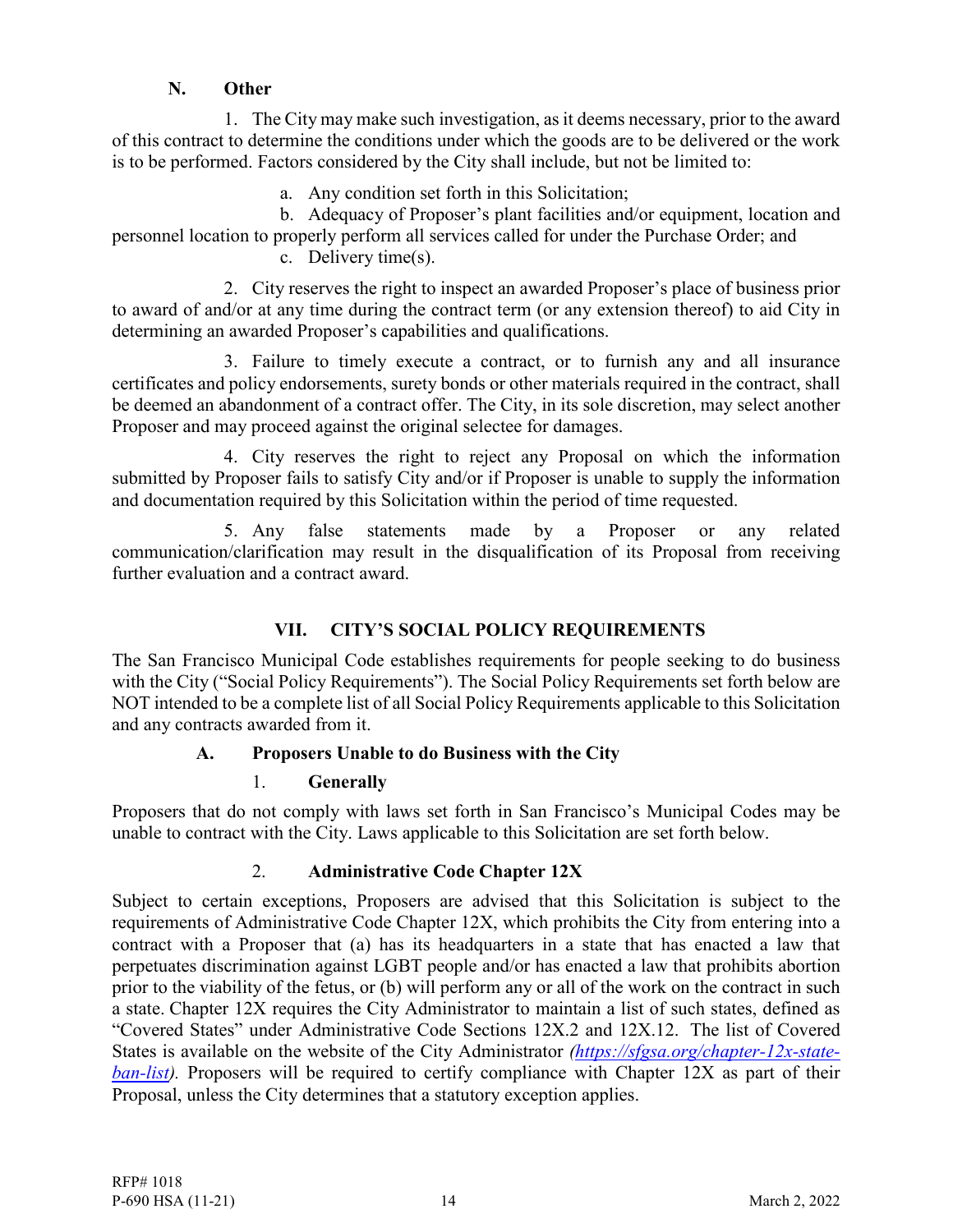## 3. **Administrative Code Chapter 12B**

A Proposer selected pursuant to this Solicitation may not, during the term of the Agreement, in any of its operations in San Francisco, on real property owned by San Francisco, or where work is being performed for the City elsewhere in the United States, discriminate in the provision of bereavement leave, family medical leave, health benefits, membership or membership discounts, moving expenses, pension and retirement benefits or travel benefits, as well as any benefits other than the benefits specified above, between employees with domestic partners and employees with spouses, and/or between the domestic partners and spouses of such employees, where the domestic partnership has been registered with a governmental entity pursuant to state or local law authorizing such registration, subject to the conditions set forth in §12B.2(b) of the San Francisco Administrative Code.

## **B. Health Care Accountability Ordinance**

A Proposer selected pursuant to this Solicitation shall comply with the requirements of Chapter 12Q. For each Covered Employee, an awarded Proposer shall provide the appropriate health benefit set forth in Section 12Q.3 of the Health Care Accountability Ordinance (HCAO). If a Proposer selected pursuant to this Solicitation chooses to offer the health plan option, such health plan shall meet the minimum standards set forth by the San Francisco Health Commission. Information about and the text of the Chapter 12Q and the Health Commission's minimum standards are available at [http://sfgov.org/olse/hcao.](http://sfgov.org/olse/hcao) Any Subcontract entered into by Proposer shall also be required to comply with the requirements of the HCAO and shall contain contractual obligations substantially the same as those set forth in this section.

## **C. Minimum Compensation Ordinance**

A Proposer selected pursuant to this Solicitation shall comply with Administrative Code Chapter 12P. A Proposer selected pursuant to this Solicitation shall pay covered employees no less than the minimum compensation required by San Francisco Administrative Code Chapter 12P, including a minimum hourly gross compensation, compensated time off, and uncompensated time off. A Proposer selected pursuant to this Solicitation is subject to the enforcement and penalty provisions in Chapter 12P. Information about and the text of the Chapter 12P is available on the web at [http://sfgov.org/olse/mco.](http://sfgov.org/olse/mco)

## **D. First Source Hiring Program**

A proposer selected pursuant to this solicitation shall comply with all of the provisions of the First Source Hiring Program, Chapter 83 of the San Francisco Administrative Code that apply to this agreement and an awarded proposer is subject to the enforcement and penalty provisions in Chapter 83.

# **E. Contractor Vaccination Policy**

Proposers are advised that any contract awarded from this Solicitation is subject to the requirements of the 38th Supplement to Mayoral Proclamation Declaring the Existence of a Local Emergency ("Emergency Declaration") dated February 25, 2020, and the Vaccination Policy for City Contractors ("Contractor Vaccination Policy") issued by the City Administrator. The Contractor Vaccination Policy requires employees of City contractors and subcontractors who spend substantial time working in close proximity to City employees while performing work under the contract at a City owned, leased or controlled facility ("Covered Employees") to be fully vaccinated or granted an exemption based on medical or religious grounds. Information about the Contractor Vaccination Policy is available on the City's website at https://sf.gov/confirm-vaccine-status-your-employees-and-subcontractors. Proposers will be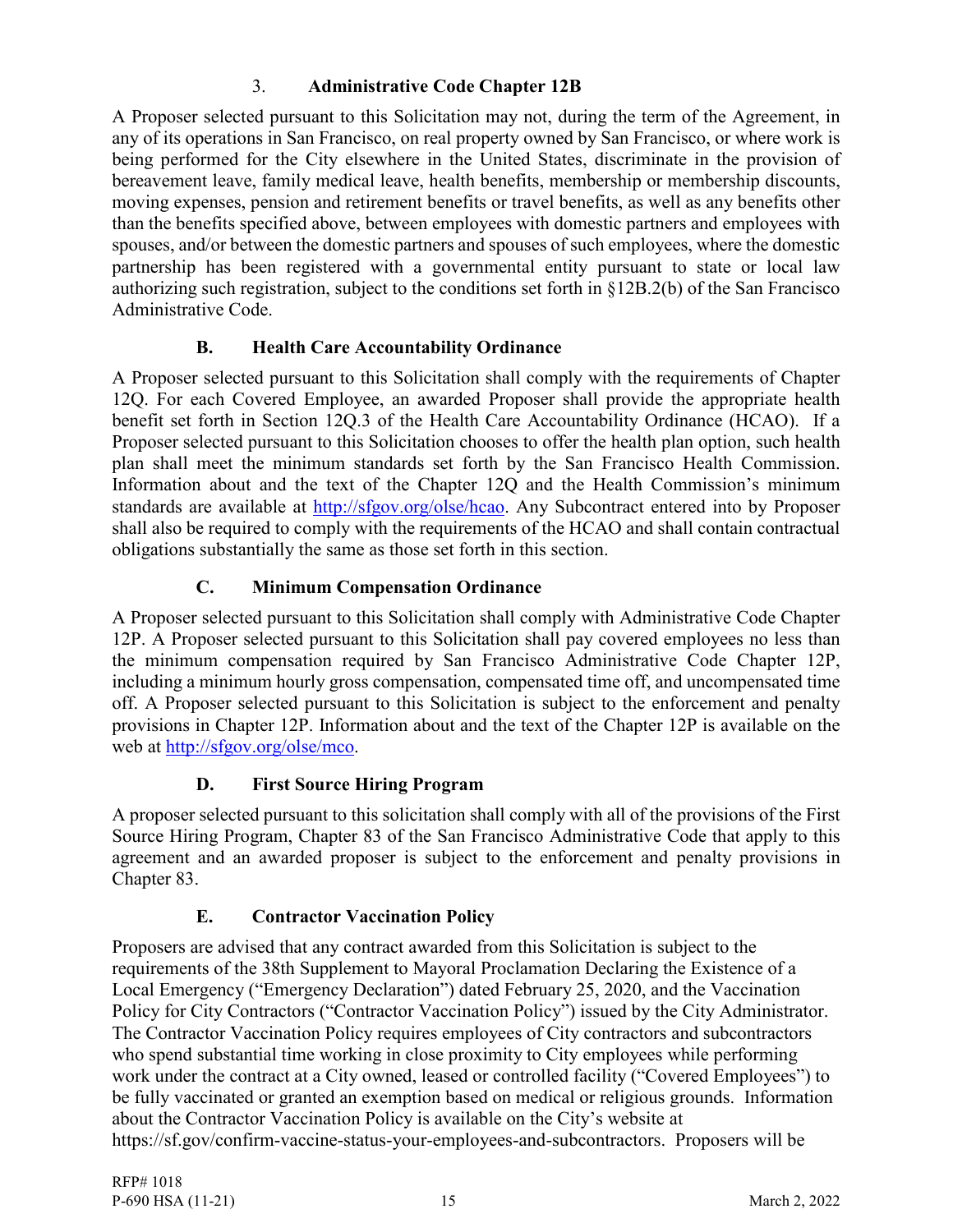required to certify before contract award that they will comply with the Contractor Vaccination Policy if the resulting contract will be a Covered Contract under the Policy, unless the City determines that a waiver should be granted for the reasons stated in that Policy. The Contractor Vaccination Policy's requirements include, but are not limited to, the following:

- 1. Contractor shall identify its Covered Employees who are or will be performing Work or Services under this Agreement and shall inform them of the COVID-19 vaccination requirements stated in the Contractor Vaccination Policy and the Emergency Declaration.
- 2. Contractor shall maintain a list of its Covered Employees by name and position, which list shall not include the employees' vaccination status. Contractor shall update the list as needed to show all current Covered Employees, and Contractor shall provide that list to the City on request.
- 3. Contractor shall be responsible for determining the vaccination status of any Covered Employees working for their subcontractors on a project. Contractor shall ensure that its covered subcontractors submit required information to the Contractor to ensure its covered subcontractors' compliance with the Contractor Vaccination Policy.
- 4. Proposer shall submit to the City the Attestation Form confirming its compliance with the Contractor Vaccination Policy before contract award. Contractors shall promptly submit to the City a completed Attachment A respecting any medical or religious vaccination exemptions granted to their Covered Employees, which shall be updated as needed.
- 5. Contractor shall coordinate with the City to confirm that the City can safely accommodate at its worksite any Covered Employee for whom the Contractor has granted a medical or religious vaccination exemption, which may include ensuring that exempt employees who are accommodated comply with any required health and safety protocols.

# **VIII. CONTRACT REQUIREMENTS**

## <span id="page-17-0"></span>**A. Contract Terms and Negotiations**

The successful Proposer will be required to enter into the Agreement attached hereto as Attachment 1, City's Proposed Agreement Terms. **City's Proposed Agreement Terms are not subject to negotiation**. Failure to timely execute the Proposed Agreement, or to furnish any and all insurance certificates and policy endorsements, surety bonds or other materials required in the Proposed Agreement, shall be deemed an abandonment of the Proposal and City, in its sole discretion, may select another Proposer and proceed against the original selectee for damages.

## **B. Conflicts of Interest**

The successful proposer will be required to agree to comply fully with and be bound by the applicable provisions of state and local laws related to conflicts of interest, including Section 15.103 of the City's Charter, Article III, Chapter 2 of City's Campaign and Governmental Conduct Code, and Section 87100 et seq. and Section 1090 et seq. of the Government Code of the State of California. The successful proposer will be required to acknowledge that it is familiar with these laws; certify that it does not know of any facts that constitute a violation of said provisions; and agree to immediately notify the City if it becomes aware of any such fact during the term of the Agreement.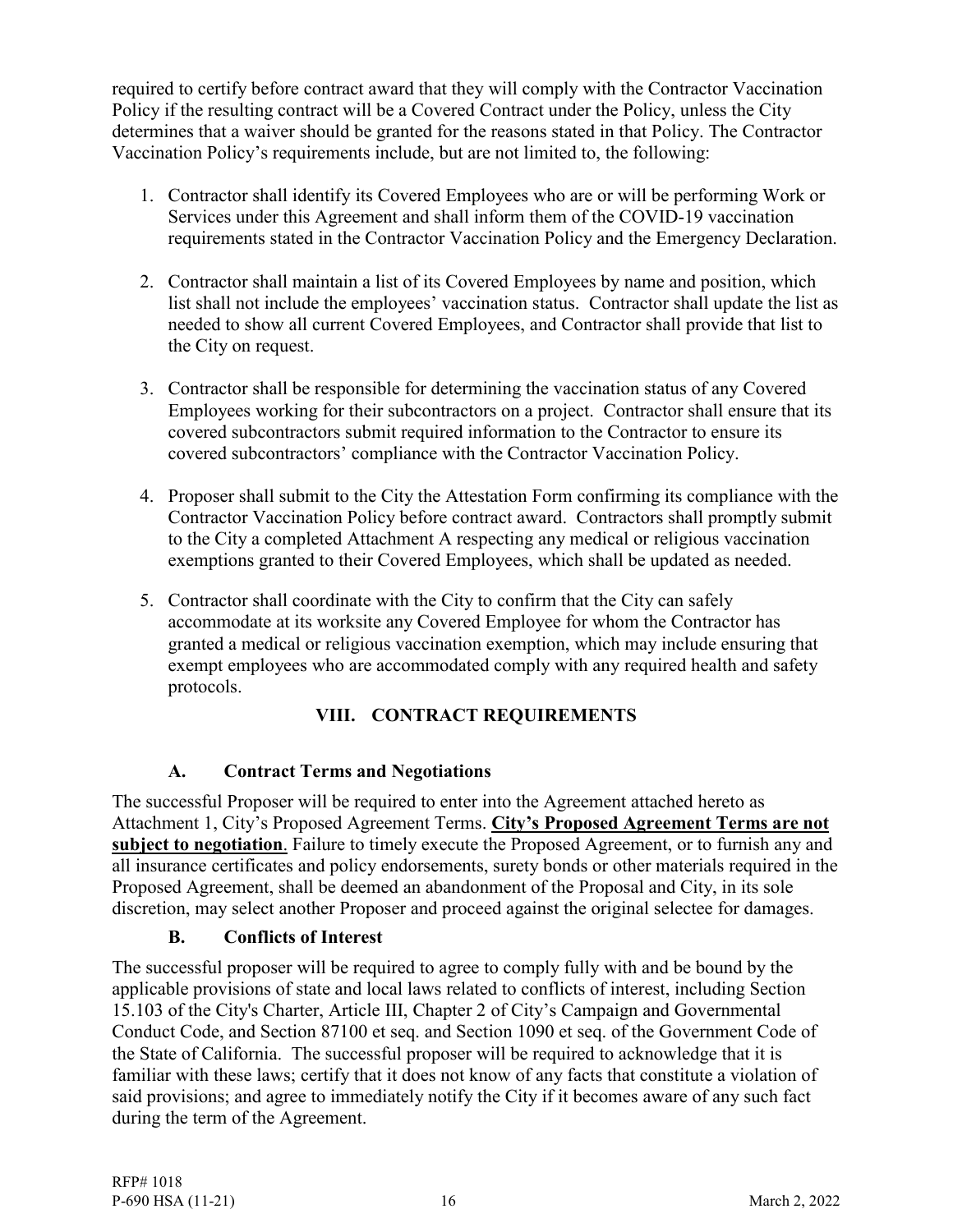Individuals who will perform work for the City on behalf of the successful proposer might be deemed consultants under state and local conflict of interest laws.

If so, such individuals will be required to submit a Statement of Economic Interests, California Fair Political Practices Commission Form 700, to the City within ten calendar days of the City notifying the successful proposer that the City has selected the proposer.

### **C. Insurance Requirements**

- 1. Types and Amounts of Coverage. Without limiting Grantee's liability, Grantee shall maintain in force, during the full term of the grant agreement, insurance in the following amounts and coverages:
	- a. Workers' Compensation, in statutory amounts, with Employers' Liability Limits not less than one million dollars (\$1,000,000) each accident, injury, or illness.
	- b. Commercial General Liability Insurance with limits not less than \$1,000,000 each occurrence and \$2,000,000 general aggregate for Bodily Injury and Property Damage, including Contractual Liability, Personal Injury, Products and Completed Operations; policy must include Abuse and Molestation coverage, and
	- c. Commercial Automobile Liability Insurance with limits not less than one million dollars (\$1,000,000) each occurrence Combined Single Limit for Bodily Injury and Property Damage, including Owned, Non-Owned and Hired auto coverage, as applicable.

If professionals are used as part of the grant agreement, professional liability will be required:

d. Professional liability insurance for negligent acts, errors or omission with respect to professional or technical services, if any, required in the performance of this Agreement with limits not less than one million dollars (\$1,000,000) each claim.

Grantees that will provide technology type services must provide Technology Errors and Omissions Liability insurance. Limits of insurance may be increased according to the Scope of Work, risk, and amount of contract:

- e. Technology Errors and Omissions Liability coverage, with limits of \$1,000,000 each occurrence and each loss, and \$2,000,000 general aggregate. The policy shall at a minimum cover professional misconduct or lack of the requisite skill required for the performance of services defined in the contract and shall also provide coverage for the following risks:
	- i. Liability arising from theft, dissemination, and/or use of confidential information, including but not limited to, bank and credit card account information or personal information, such as name, address, social security numbers, confidential social service information, protected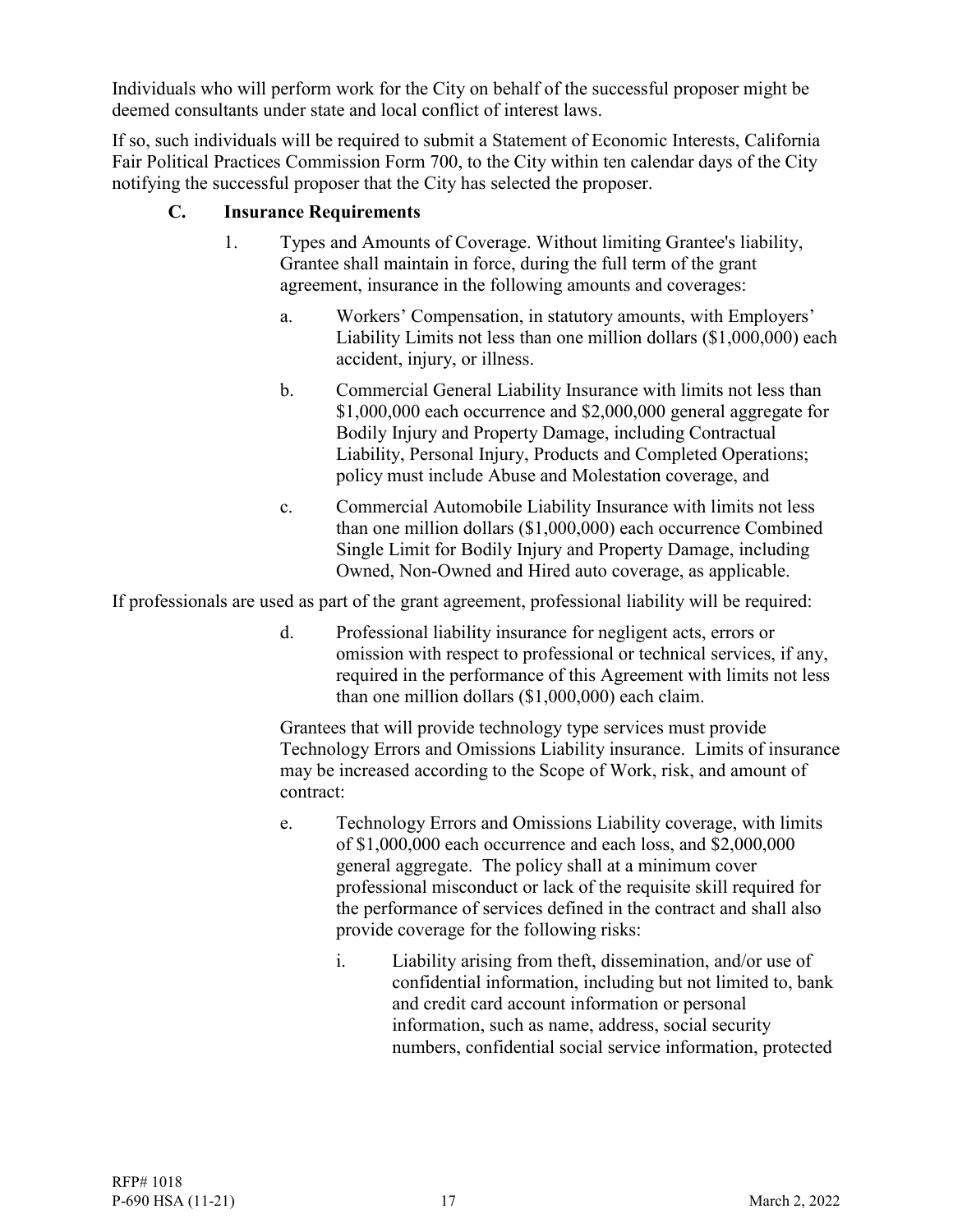health information or other personally identifying information, stored or transmitted in electronic form;

- ii. Network security liability arising from the unauthorized access to, use of, or tampering with computers or computer systems, including hacker attacks; and
- iii. Liability arising from the introduction of any form of malicious software including computer viruses into, or otherwise causing damage to the City's or third person's computer, computer system, network, or similar computer related property and the data, software, and programs thereon.
- 2. Additional Requirements for General and Automobile Coverage. Commercial General Liability and Commercial Automobile Liability insurance policies shall:
	- a. Name as additional insured City and its officers, agents and employees.
	- b. Provide that such policies are primary insurance to any other insurance available to the Additional Insureds, with respect to any claims arising out of this Agreement, and that insurance applies separately to each insured against whom claim is made or suit is brought, except with respect to limits of liability.
- 3. Additional Requirements for All Policies. All policies shall be endorsed to provide at least thirty (30) days' advance written notice to City of cancellation of policy for any reason, nonrenewal or reduction in coverage and specific notice mailed to City's address for notices pursuant to Article 15.
- 4. Required Post-Expiration Coverage. Should any of the insurance required hereunder be provided under a claims-made form, Grantee shall maintain such coverage continuously throughout the term of this Agreement and, without lapse, for a period of three (3) years beyond the expiration or termination of this Agreement, to the effect that, should occurrences during the term hereof give rise to claims made after expiration or termination of the Agreement, such claims shall be covered by such claims-made policies.
- 5. General Annual Aggregate Limit/Inclusion of Claims Investigation or Legal Defense Costs. Should any of the insurance required hereunder be provided under a form of coverage that includes a general annual aggregate limit or provides that claims investigation or legal defense costs be included in such general annual aggregate limit, such general annual aggregate limit shall be double the occurrence or claims limits specified above.
- 6. Evidence of Insurance. Before commencing any operations under this Agreement, Grantee shall furnish to City certificates of insurance, and additional insured policy endorsements, in form and with insurers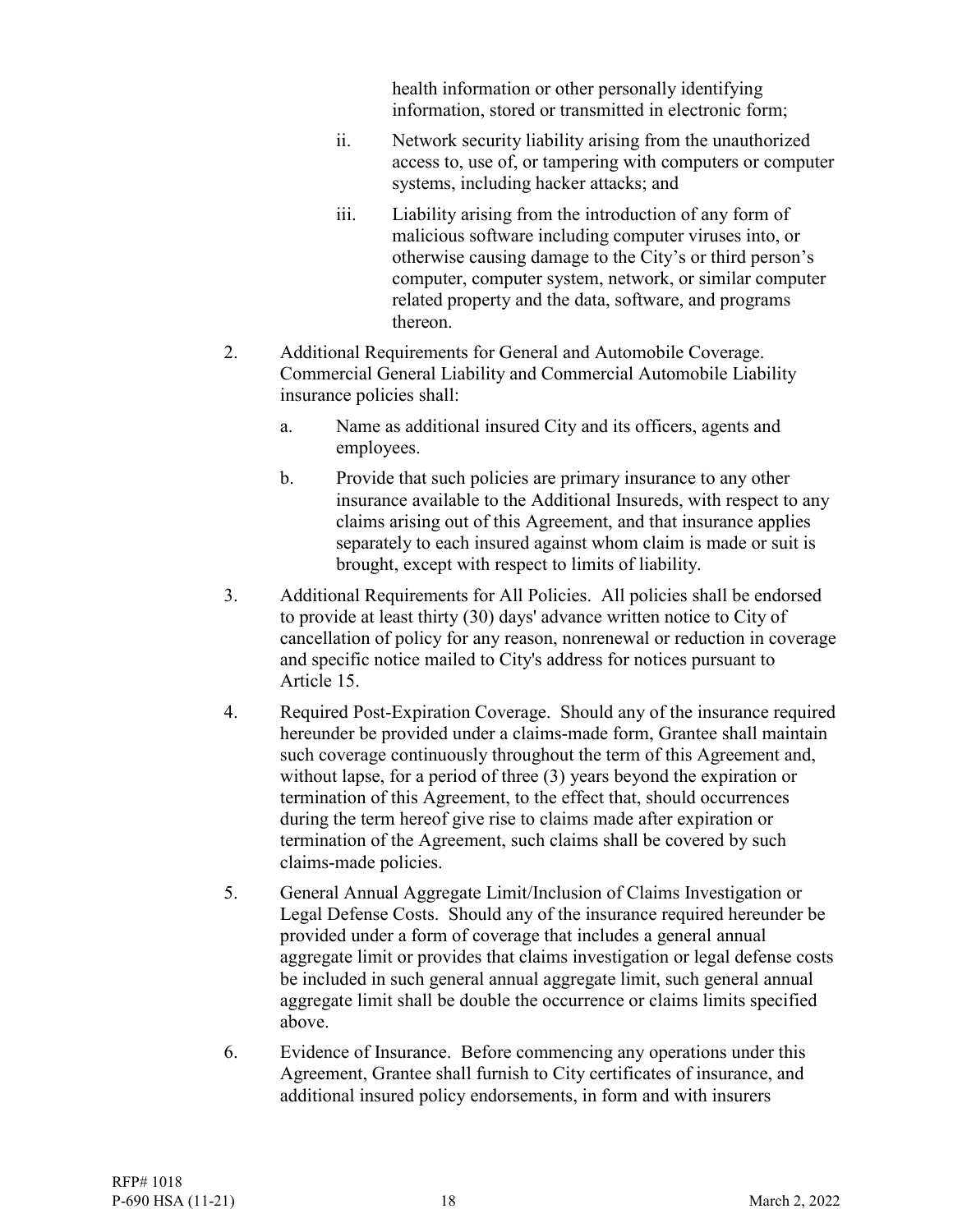satisfactory to City, evidencing all coverages set forth above, and shall furnish complete copies of policies promptly upon City's request.

- 7. Before commencing any operations under this Agreement, Grantee shall furnish to City certificates of insurance and additional insured policy endorsements with insurers with ratings comparable to A-, VIII or higher, that are authorized to do business in the State of California, and that are satisfactory to City, in form evidencing all coverages set forth above. Failure to maintain insurance shall constitute a material breach of this Agreement.
- 8. Effect of Approval. Approval of any insurance by City shall not relieve or decrease the liability of Grantee hereunder.
- 9. Insurance for Subcontractors and Evidence of this Insurance. If a subcontractor will be used to complete any portion of this agreement, the grantee shall ensure that the subcontractor shall provide all necessary insurance and shall name the City and County of San Francisco, its officers, agents, and employees and the grantee listed as additional insureds.
- 10. Regarding Workers' Compensation, Contractor hereby agrees to waive subrogation which any insurer of Contractor may acquire from Contractor by virtue of the payment of any loss. Contractor agrees to obtain any endorsement that may be necessary to affect this waiver of subrogation. The Workers' Compensation policy shall be endorsed with a waiver of subrogation in favor of the City for all work performed by the Contractor, its employees, agents and subcontractors.
- 11. Should any required insurance lapse during the term of this Agreement, requests for payments originating after such lapse shall not be processed until the City receives satisfactory evidence of reinstated coverage as required by this Agreement, effective as of the lapse date. If insurance is not reinstated, the City may, at its sole option, terminate this Agreement effective on the date of such lapse of insurance.

## **D. Compliance with Other Laws**

Grantee shall keep itself fully informed of City's Charter, codes, ordinances and regulations and all state, and federal laws, rules and regulations affecting the performance of the grant Agreement and shall at all times comply with such Charter codes, ordinances, and regulations rules and laws.

### **IX. PROTEST PROCEDURES**

### **A. Protest of Non-Responsiveness Determination**

<span id="page-20-0"></span>Within three (3) business days of the City's issuance of a Notice of Non-Responsiveness, a Proposer may submit a written Notice of Protest of Non-Responsiveness. The Notice of Protest must include a written statement specifying in detail each and every one of the grounds asserted for the protest.

The Notice of Protest must be signed by an individual authorized to represent the Proposer, and must cite the law, rule, local ordinance, procedure or Solicitation provision on which the protest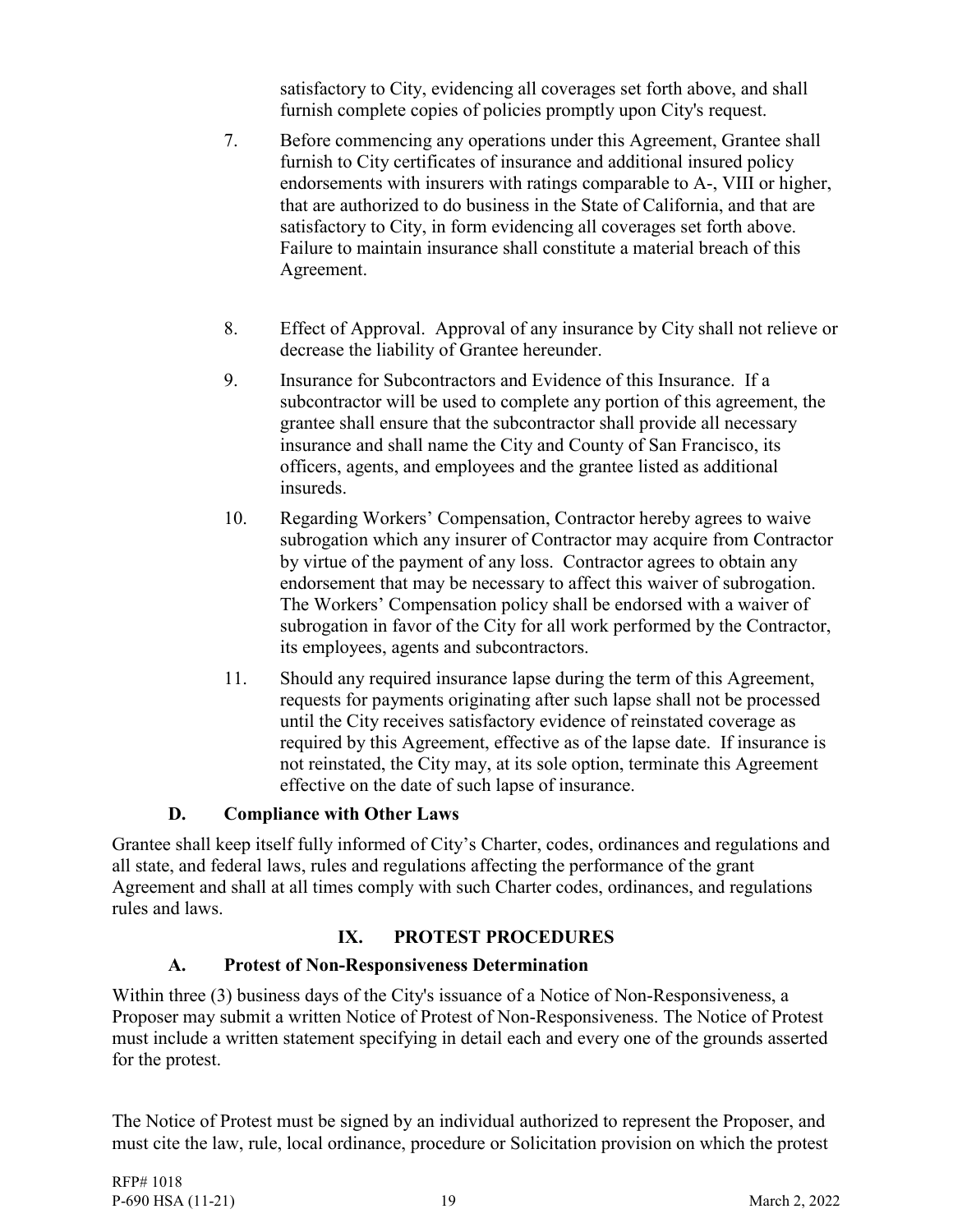is based. In addition, the Notice of Protest must specify facts and evidence sufficient for the City to determine the validity of the protest.

## **B. Protest of Contract Award**

Within five (5) business days of the City's issuance of a Notice of Intent to Award, a Proposer may submit a written Notice of Protest of Contract Award. The Notice of Protest must include a written statement specifying in detail each and every one of the grounds asserted for the protest. The Notice of Protest must be signed by an individual authorized to represent the Proposer, and must cite the law, rule, local ordinance, procedure or Solicitation provision on which the protest is based. In addition, the Notice of Protest must specify facts and evidence sufficient for the City to determine the validity of the protest.

## **C. Delivery of Protests**

A Notice of Protest must be written. Protests made orally (e.g., by telephone) will not be considered. A Notice of Protest shall be transmitted by a means that will objectively establish the date the City received the Notice of Protest. If a Notice of Protest is mailed, the protestor bears the risk of non-delivery within the deadlines specified herein. All protests must be received by the due dates stated above. Protests must be delivered to:

Executive Director Human Services Agency P.O. Box 7988 San Francisco, CA 94120 [Trent.Rhorer@sfgov.org](mailto:Trent.Rhorer@sfgov.org)

# **X. STANDARD FORMS**

# <span id="page-21-0"></span>**A. How to become Eligible to Do Business with the City**

Before the City can award any contract to a contractor, all vendors must meet the minimum requirements described below. There may be additional requirements placed upon a vendor depending on the type of good or service to be purchased.

## **B. How to Register as a City Supplier**

The following requirements pertain only to Proposers not currently registered with the City as a Supplier.

**Step 1:** Register as a BIDDER at City's Supplier Portal:

<https://sfcitypartner.sfgov.org/pages/index.aspx>

**Step 2:** Follow instructions for converting your BIDDER ID to a SUPPLIER ID. This will require you to register with the City Tax Collector's Office and submit Chapter 12B and 12C forms through the Supplier portal. Once these forms have been completed, submitted, and processed, you will be notified via email with your organization's new Supplier ID. That email will also provide instructions for completing your Supplier registration.

• **City Business Tax Registration Inquiries:** For questions regarding business tax registration procedures and requirements, contact the Tax Collector's Office at (415) 554-4400 or, if calling from within the City and County of San Francisco, 311.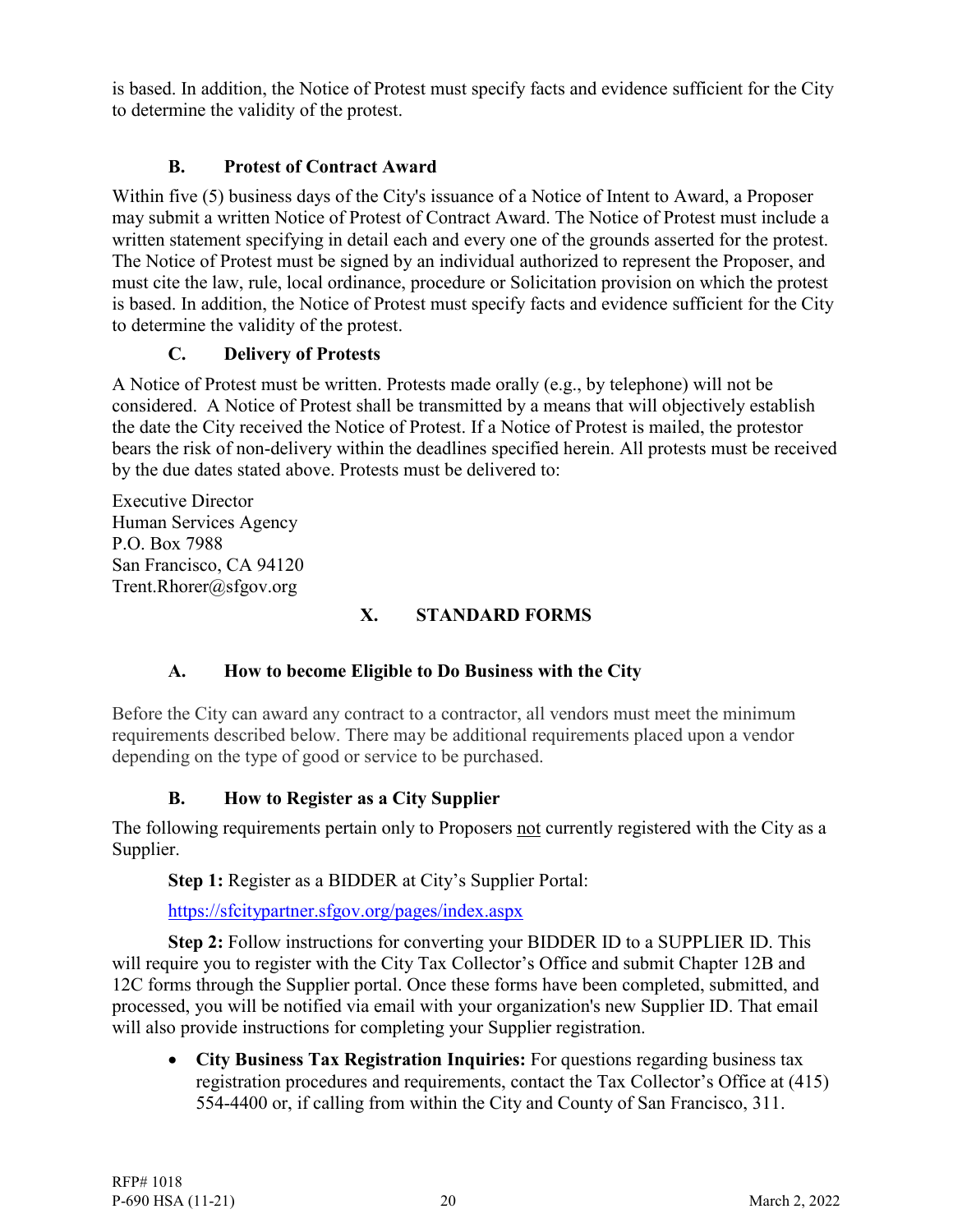• **Chapter 12(B) and 12(C) Inquiries:** For questions concerning the City's Chapter 12(B) and 12(C) Equal Benefits and Non-Discrimination in Contracting requirements, go to: [www.sfgov.org/cmd.](http://www.sfgov.org/cmd)

## **C. Vendor Eligibility and Invoice Payment**

Vendors must have a City-issued vendor number, have all compliance paperwork submitted and approved by the City, and have an executed contract or purchase order before payments can be made. Once a vendor number has been assigned, an email notification will be provided by the City's Vendor File Support Division. This notification will include instructions on how to sign up to receive payments through the City's supplier portal located at [https://sfcitypartner.sfgov.org/.](https://sfcitypartner.sfgov.org/)

| <b>Form:</b>                                                                                             | <b>Required If:</b>                                                                                                                                                                                                                                                                                            |
|----------------------------------------------------------------------------------------------------------|----------------------------------------------------------------------------------------------------------------------------------------------------------------------------------------------------------------------------------------------------------------------------------------------------------------|
| Minimum Compensation<br>Ordinance (MCO) Declaration<br>$(\Delta \text{pdf})$                             | You have at least \$25,000 (\$50,000 for non-profit<br>organizations) in cumulative annual business with a City<br>department or departments and have more than 5 employees,<br>including employees of any parent, subsidiaries and<br>subcontractors.                                                         |
| Health Care Accountability<br>Ordinance (HCAO)<br>Declaration<br>$(\blacksquare$ pdf)                    | You have at least \$25,000 (\$50,000 for non-profit<br>organizations) in cumulative annual business with a City<br>department or departments and have more than 20<br>employees (more than 50 employees for nonprofit<br>organizations), including employees of any parent,<br>subsidiaries or subcontractors. |
| Insurance Requirements (pdf)                                                                             | The solicitation requires the successful proposer to<br>demonstrate proof of insurance.                                                                                                                                                                                                                        |
| <b>Local Business Enterprise</b><br><b>Program Application (Contract</b><br><b>Monitoring Division</b> ) | You desire to participate in the City's Local Business<br>Enterprise Program which helps certain financially<br>disadvantaged businesses increase their ability to compete<br>effectively for City contracts                                                                                                   |

### **D. Supplemental Forms**

For further guidance, refer to the City's supplier training videos that are located online at: [https://sfcitypartner.sfgov.org/.](https://sfcitypartner.sfgov.org/)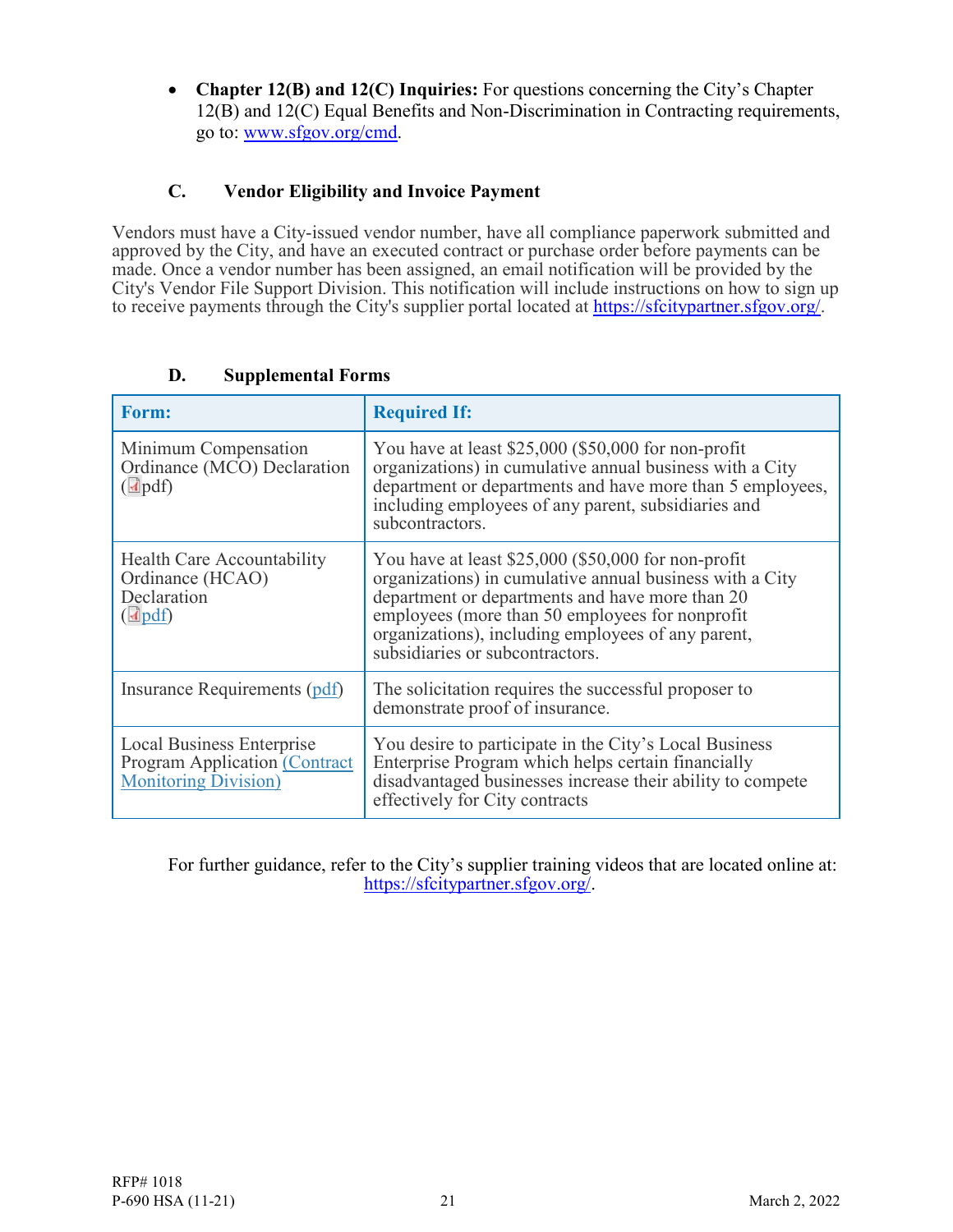### **XI. RFP COVER PAGE**

<span id="page-23-0"></span>

| NAME OF ORGANIZATION(S):  | <u> 1980 - Jan Samuel Barbara, martin da shekara 1980 - An tsara 1980 - An tsara 1980 - An tsara 1980 - An tsara</u> |
|---------------------------|----------------------------------------------------------------------------------------------------------------------|
| <b>ADDRESS:</b>           |                                                                                                                      |
| <b>DIRECTOR:</b>          |                                                                                                                      |
| <b>PHONE/FAX#:</b>        |                                                                                                                      |
| <b>EMAIL:</b>             |                                                                                                                      |
| <b>FEDERAL EMPLOYER#:</b> |                                                                                                                      |
|                           |                                                                                                                      |

ANNUAL AMOUNT(S) REQUESTED: \$

I understand that the San Francisco Human Services Agency (SF-HSA), Office of Early Care & Education (OECE), First 5 San Francisco (F5SF), and the Department of Early Childhood (DEC) reserve the right to modify the specifics of this application at the time of funding and/or during the contract negotiation; that a contract may be negotiated for a portion of the amount requested; and that there is no contract until a written contract has been signed by both parties and approved by all applicable City Agencies. Submission of a proposal signifies that the proposed services and prices are valid for 120 calendar days from the proposal due date and that the quoted prices are genuine and not the result of collusion or any other anti-competitive activity.

Signature of authorized representative(s):

| Name:      | Title: |
|------------|--------|
| Signature: | Date:  |
| Name:      | Title: |
| Signature: | Date:  |

Submit an electronic copy to **HSARFP**@sfgov.org and Candace.Gray@sfgov.org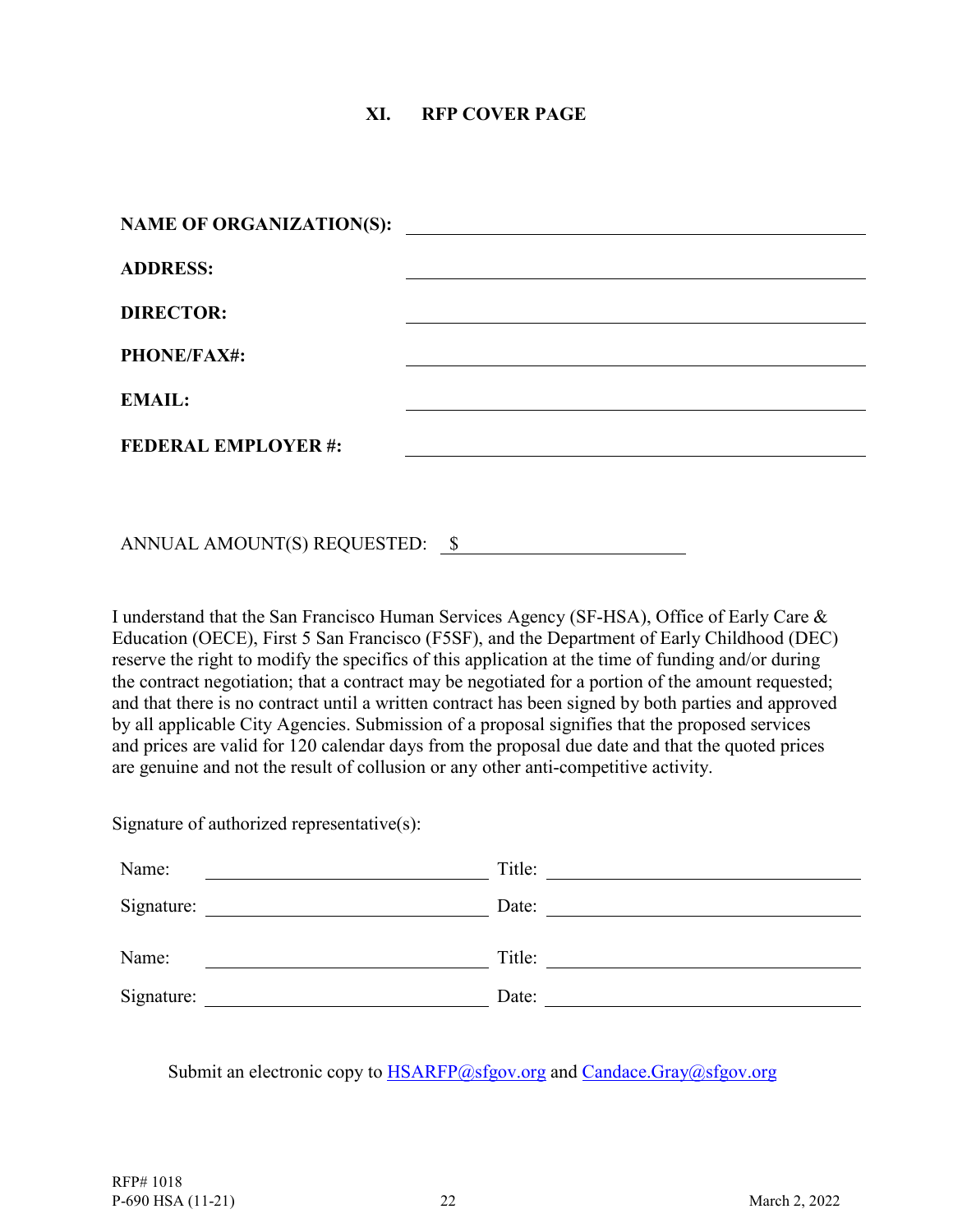### <span id="page-24-0"></span>PAGE NUMBER FORM

This form is to assist the review panel in finding the information in the Proposal that corresponds to the evaluation criteria. For each item listed below, please list the page number(s) where the reviewer may find the answer(s) to the criteria.

|                   | <b>Evaluation and Selection Criteria</b>                                                                                                                                                                                                                                                                                                                                                                                                                                                                                                                                                                                                                                                                                  |                   |
|-------------------|---------------------------------------------------------------------------------------------------------------------------------------------------------------------------------------------------------------------------------------------------------------------------------------------------------------------------------------------------------------------------------------------------------------------------------------------------------------------------------------------------------------------------------------------------------------------------------------------------------------------------------------------------------------------------------------------------------------------------|-------------------|
|                   | <b>Minimum Qualifications</b>                                                                                                                                                                                                                                                                                                                                                                                                                                                                                                                                                                                                                                                                                             | Page<br>Number(s) |
| MQ1.              | Proposer has a minimum of 5 years of experience providing<br>Communications Consulting or similar services to the target population as<br>described in the RFP.                                                                                                                                                                                                                                                                                                                                                                                                                                                                                                                                                           |                   |
| MQ <sub>2</sub> . | Must be willing and able to comply with the City contracting requirements<br>set forth in Section VIII of this RFP.                                                                                                                                                                                                                                                                                                                                                                                                                                                                                                                                                                                                       |                   |
| MQ3.              | Current certified vendor or the ability to become a certified vendor with the<br>City and County of San Francisco within ten (10) days of notice of award.                                                                                                                                                                                                                                                                                                                                                                                                                                                                                                                                                                |                   |
| MQ4.              | Proposer has demonstrated experience developing communications strategy,<br>infrastructure, and campaigns with a Racial Equity focus.                                                                                                                                                                                                                                                                                                                                                                                                                                                                                                                                                                                     |                   |
| MQ5.              | Proposer has demonstrated experience developing multilingual<br>communications and engaging audiences with limited English proficiency.                                                                                                                                                                                                                                                                                                                                                                                                                                                                                                                                                                                   |                   |
|                   | <b>Program Approach (45 points)</b>                                                                                                                                                                                                                                                                                                                                                                                                                                                                                                                                                                                                                                                                                       |                   |
| A1.               | Does the respondent clearly describe the agency's specific program<br>approach to deliver the service components proposed and how this program<br>approach or service model will appropriately address the needs of the target<br>populations in this RFP including Target Population, Scope of Work, and<br>Service and Outcome Objectives? (15 points)                                                                                                                                                                                                                                                                                                                                                                  |                   |
| A2.               | Does the respondent clearly demonstrate a commitment to Racial Equity<br>both within their organizational operations and their previous work<br>processes and products? (15 points)                                                                                                                                                                                                                                                                                                                                                                                                                                                                                                                                       |                   |
| $\overline{A3}$ . | Does the respondent describe specific service and outcome objectives to be<br>accomplished and how they will be measured? Does the respondent include<br>an explanation of methods for data collection, documentation, and reporting<br>on service and outcome objectives? (10 points)                                                                                                                                                                                                                                                                                                                                                                                                                                    |                   |
| $\overline{A4}$ . | Does the proposed model include methods for clients to offer input<br>regarding program design, service delivery and program operations?<br>$(5$ points)                                                                                                                                                                                                                                                                                                                                                                                                                                                                                                                                                                  |                   |
|                   | <b>Organizational Capacity (30 points)</b>                                                                                                                                                                                                                                                                                                                                                                                                                                                                                                                                                                                                                                                                                |                   |
| B1.               | Does the respondent demonstrate the management/supervisorial<br>infrastructure, and administrative/financial capacity to deliver the proposed<br>services? (10 points)                                                                                                                                                                                                                                                                                                                                                                                                                                                                                                                                                    |                   |
| B <sub>2</sub> .  | Based on job descriptions and qualifications, does the staff have the<br>necessary skill, training, and experience to successfully provide the services<br>to these clients and community? Is the program sufficiently staffed?<br>Demonstrate expertise of the organization necessary to complete the tasks,<br>including quality of recently completed projects that meet the requirements<br>and adhere to schedules. Demonstrate appropriate experience, professional<br>qualifications and education of staff assigned to the project, a realistic<br>description of the tasks to be performed by each staff person, reasonable<br>workload and work schedule, staff availability, and accessibility. (10<br>points) |                   |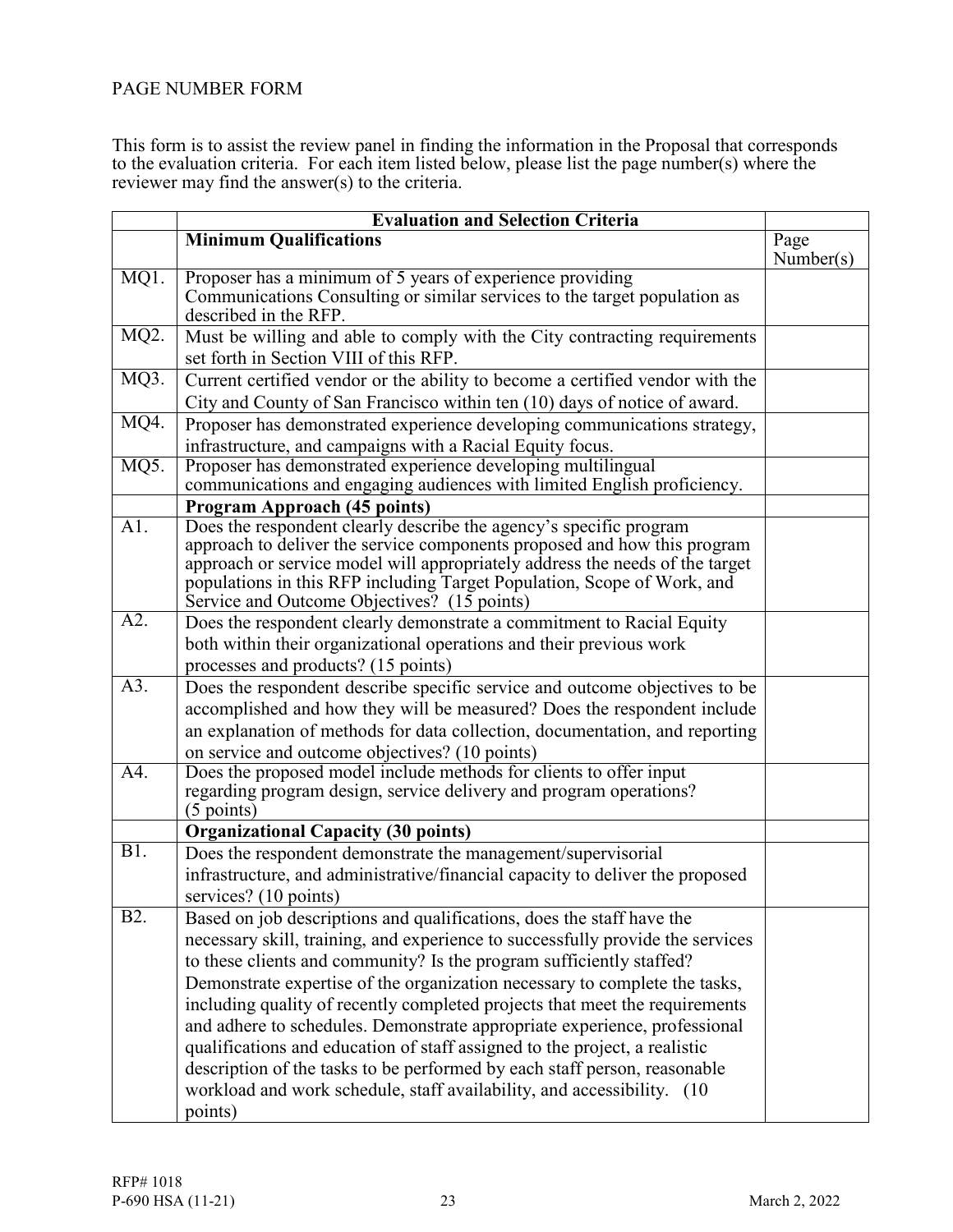| <b>B</b> 3. | Does the agency have experience and a history of successfully providing      |  |
|-------------|------------------------------------------------------------------------------|--|
|             | these services, and serving this population and community? Respondent        |  |
|             | has a well-established history of competently providing services and         |  |
|             | programming for the target populations identified in the respondent's        |  |
|             | proposal. Respondent has experience in successfully providing the type of    |  |
|             | programming and/or services describe in the RFP or experience and            |  |
|             | demonstrated ability to implement new programming and/or services.           |  |
|             | Respondent has a plan for location and hours of programming and/or           |  |
|             | service. Respondent satisfactorily completes a Site Chart. (10 points)       |  |
|             | <b>Fiscal Capacity (25 points)</b>                                           |  |
| C1.         | The budget reflects sound, adequate allocation of resources, matching the    |  |
|             | program components including staffing costs, operating costs, and capital    |  |
|             | costs (as appropriate). Is the budget accurate and easy to understand? (10   |  |
|             | points)                                                                      |  |
| C2.         | Are the overall costs reasonable, and competitive with other proposals? Are  |  |
|             | specific costs reasonable, justified, and competitive? Does the cost         |  |
|             | allocation support the services as proposed? (10 points)                     |  |
| C3.         | Respondent's ability to leverage other resources for this program, either    |  |
|             | from in-kind, and/or external resources. The proposal reflects the effective |  |
|             | use of organizational resources/external resources, including leveraged      |  |
|             | funds, designated exclusively for this program. (5 points)                   |  |